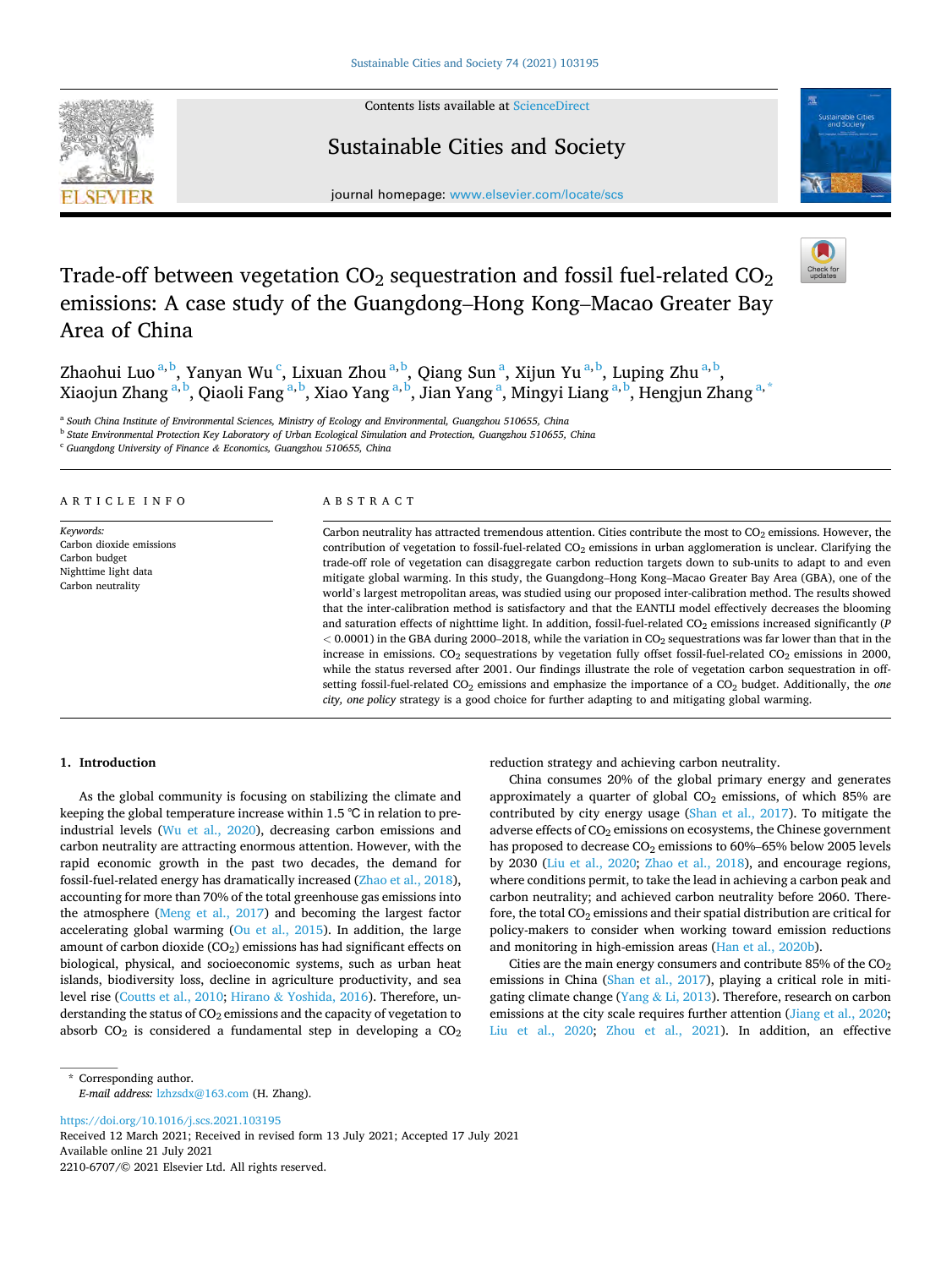understanding of the status of city-level  $CO<sub>2</sub>$  emissions is urgently required to develop an emission reduction policy and mitigate climate change. With the carbon neutrality goal in mind, it is essential to explore the  $CO<sub>2</sub>$  budget in city aggregation areas in order to allow for a robust carbon reduction and sequestration strategy (Wang  $&$  [Cai, 2017](#page-12-0)) promoting local sustainability and addressing global climate change.

Many researchers have elucidated the  $CO<sub>2</sub>$  emissions of administrative units partly due to the limitations of fossil-fuel-related energy data statistics based either on energy balance table or sectoral energy consumption data or on point source carbon emission data [\(Gudipudi et al.,](#page-12-0)  [2019; Jing et al., 2018;](#page-12-0) [Ribeiro et al., 2019\)](#page-12-0). However, statistical data only provide numerical records of fossil-fuel-related energy consumption for an entire unit, and it is difficult to recognize high-emission hotspots in the unit [\(Su et al., 2014\)](#page-12-0). To quantify the spatial pattern of CO2 emissions, satellite data (e.g., the Open Source Data Inventory of Anthropogenic  $CO<sub>2</sub>$  Emission (ODIAC)) and other auxiliary data (e.g., nighttime light data) are extensively used with fine resolution. However, some limitations exist in relation to estimating the spatial patterns of CO2 emissions based on nighttime light data. For example, the well-known blooming and saturation effects restrict the capacity of DMSP-OLS data to determine  $CO<sub>2</sub>$  emissions, while NPP-VIIRS data have high gain settings, incurring a lot of background noise [\(Shi et al., 2014](#page-12-0)). Additionally, NPP-VIIRS nighttime light data start only from 2012, while DMSP-OLS data are available only from 1992 to 2013. Therefore, it is necessary to combine DMSP-OLS and NPP-VIIRS data to estimate CO2 emissions over a long time series ([Shi et al., 2014](#page-12-0)). However, due to the difference between sensors and the divergent radiance ranges between DMSP-OLS and NPP-VIIRS nighttime light data, inter-calibration between them is difficult and has recently become one of the most eagerly awaited researches (Bennett & [Smith, 2017](#page-12-0); [Zhao et al., 2019b](#page-12-0)). Moreover,  $CO<sub>2</sub>$  emissions based on nighttime light data are usually identified in lit areas, unlit areas with a high population density, or areas of extensive industrial activity, which can cause some  $CO<sub>2</sub>$  emissions to be ignored or impossible to estimate. In addition, the role of vegetation in  $CO<sub>2</sub>$  sequestration, which can offset energy-related  $CO<sub>2</sub>$  emissions, has been largely neglected, especially in urban agglomeration.

The Guangdong–Hong Kong–Macao Greater Bay Area (GBA) is an agglomeration of cities in China, which was established to strengthen international cooperation. However, there is insufficient literature of the spatial distribution of carbon emissions in the GBA (Lin  $&$  [Li, 2020](#page-12-0); [Zhou et al., 2018](#page-13-0)), and the trade-off role of vegetation in fossil fuel  $CO<sub>2</sub>$ emission sequestration in the GBA.

In this study, the spatiotemporal variation of the  $CO<sub>2</sub>$  budget (the difference between  $CO<sub>2</sub>$  sequestration and  $CO<sub>2</sub>$  emissions) based on nighttime light data, fuel-related energy statistical data, and net primary productivity (NPP) were explored in the GBA based on the following questions: Is it possible to inter-calibrate DMSP-OLS and NPP-VIIRS nighttime light data to prolong the time range in estimating  $CO<sub>2</sub>$  emissions at a finer scale? How much were the  $CO<sub>2</sub>$  emissions and the annual variation in  $CO<sub>2</sub>$  emissions from fossil-fuel-related energy consumption in the GBA during 2000–2018? Could the  $CO<sub>2</sub>$  sequestration by vegetation in the GBA fully offset fossil-fuel-related  $CO<sub>2</sub>$  emissions 2000–2018? This study differs from previous ones in that it first intercalibrates DMSP-OLS and NPP-VIIRS data to prolong the study period in the GBA, and then the best model is taken to further estimate  $CO<sub>2</sub>$ emissions based on decreasing the blooming and saturation effects in nighttime light data. Second, a disaggregated model is applied to allocate regional  $CO<sub>2</sub>$  emissions to the pixel scale in both lit and unlit areas. Finally, the  $CO<sub>2</sub>$  budget is explored so that policymakers can benefit from developing effective strategies for energy consumption and carbon sequestration to further adapt to and mitigate global warming. Our results will provide a feasible estimation methodology for carbon emissions at a high spatial grid scale. They will also help formulate reasonable emission reduction and vegetation carbon sequestration polices to enhance the local ability for sustainable development and mitigate the impacts of climate change on urban development in order

to achieve carbon peak and carbon neutrality in China.

The rest of the paper is organized as follows: Section 2 presents the relevant literature review, Section 3 introduces materials and the methodology, [Section 4](#page-4-0) describes the results, Section 5 provides a discussion of the results and policy recommendations, and [Section 6](#page-11-0) presents the conclusions.

#### **2. Literature review**

The decrease in  $CO<sub>2</sub>$  emissions has attracted enormous attention in recent years, and studies have estimated  $CO<sub>2</sub>$  emissions based on energy balance tables (EBTs) or energy consumption data (Haug & [Ucal, 2019](#page-12-0); [Shao et al., 2018\)](#page-12-0). [Shan et al. \(2017\)](#page-12-0) proposed a set of methods of estimating  $CO<sub>2</sub>$  emissions based on EBTs. [Jing et al. \(2018\)](#page-12-0) scaled down provincial energy consumption and carbon emissions to the city scale in 41 cities based on both provincial EBTs and available city-level socioeconomic data. Zhou et al.  $(2021)$  estimated fossil-fuel-related  $CO<sub>2</sub>$ emissions and land-use emissions in the Beijing–Tianjin–Hebei urban agglomeration based on EBTs and land-use data. The drawbacks of this method is that abundant and comprehensive of data cannot be easily acquired in ordinary prefecture-level cities [\(Jing et al., 2018](#page-12-0)). Therefore, some studies have applied a bottom-up approach to estimating  $CO<sub>2</sub>$ emissions by using sectoral energy consumption or point source carbon emission data. Wang et al.  $(2012)$  estimated  $CO<sub>2</sub>$  emissions using the energy consumption data of six sectors in Chinese mega-cities. [Wang](#page-12-0)  [et al. \(2014\)](#page-12-0) built up a 10-km resolution  $CO<sub>2</sub>$  emission gridded data for China based on sectoral energy consumption data. [Zhou et al. \(2018\)](#page-13-0)  estimated  $CO<sub>2</sub>$  emissions of the GBA cities and surrounding cities based on sectoral and socioeconomic data by using IPCC territorial emission accounting. Cai et al.  $(2018)$  constructed a high-resolution CO<sub>2</sub> emission dataset for China based on point emission sources and other socioeconomic data. However, these methods are time-consuming and require more personnel and material resources [\(Jing et al., 2018](#page-12-0)). In addition, the status of social sectors and time scales are inconsistent, and the corresponding data acquired may differ from city to city. Therefore, a comparison of these studies was weak ([Shan et al., 2017](#page-12-0)), and the method cannot be used in other cities ([Jing et al., 2018\)](#page-12-0). Moreover, both the two type of methods mentioned above cannot reflect spatial characteristics of CO<sub>2</sub> emissions, especially for uneven development within cities.

With satellite development, there are now many emission analysis products available, such as the China High Resolution Emission Database (CHRED), the Carbon Emission Accounts and Dataset (CEADs), the Multi-resolution Emission Inventory for China (MEIC), the Emissions Database for Global Atmospheric Research (EDGAR), the Fossil Fuel Data Assimilation System (FFDAS), and the Open-source Data Inventory for Anthropogenic  $CO<sub>2</sub>$  (ODIAC). Although these data are widely used at global and national scales, they contain large uncertainties ([Han et al.,](#page-12-0)  [2020a;](#page-12-0) Wang  $&$  [Cai, 2017\)](#page-12-0) when applied at the regional or even the city scale due to coarse spatial resolution (e.g., EDGAR and FFDAS have a spatial resolution of 0.1◦), discontinuous yearly data (e.g., CHRED and MEIC), or output data that are an emission inventory at the administrative scale, not grid data (e.g., CEADs). Therefore, these data are rarely applied at smaller city scales due to poor accuracy ([Jing et al., 2018](#page-12-0)). The ODIAC has been widely used by the international research community for a variety of research applications [\(Oda et al., 2018\)](#page-12-0). However, the ODIAC pioneered the combined use of nighttime light data and individual power plant emission/location profiles and was not originally designed to monitor urban  $CO<sub>2</sub>$  emissions [\(Chen et al., 2020a](#page-12-0); Oda et al., [2019\)](#page-12-0), so it underestimates the emissions from areas that do not have strong nighttime light [\(Wang et al., 2013](#page-12-0)) and overestimates emissions from urban areas ([Wang and Cai, 2017](#page-12-0)). More importantly, the statistical data used are not the city's own statistical data, increasing the uncertainty of the results.

In summary, due to insufficient basic data at the city level, a few of the methods mentioned above can be applied to estimate  $CO<sub>2</sub>$  emissions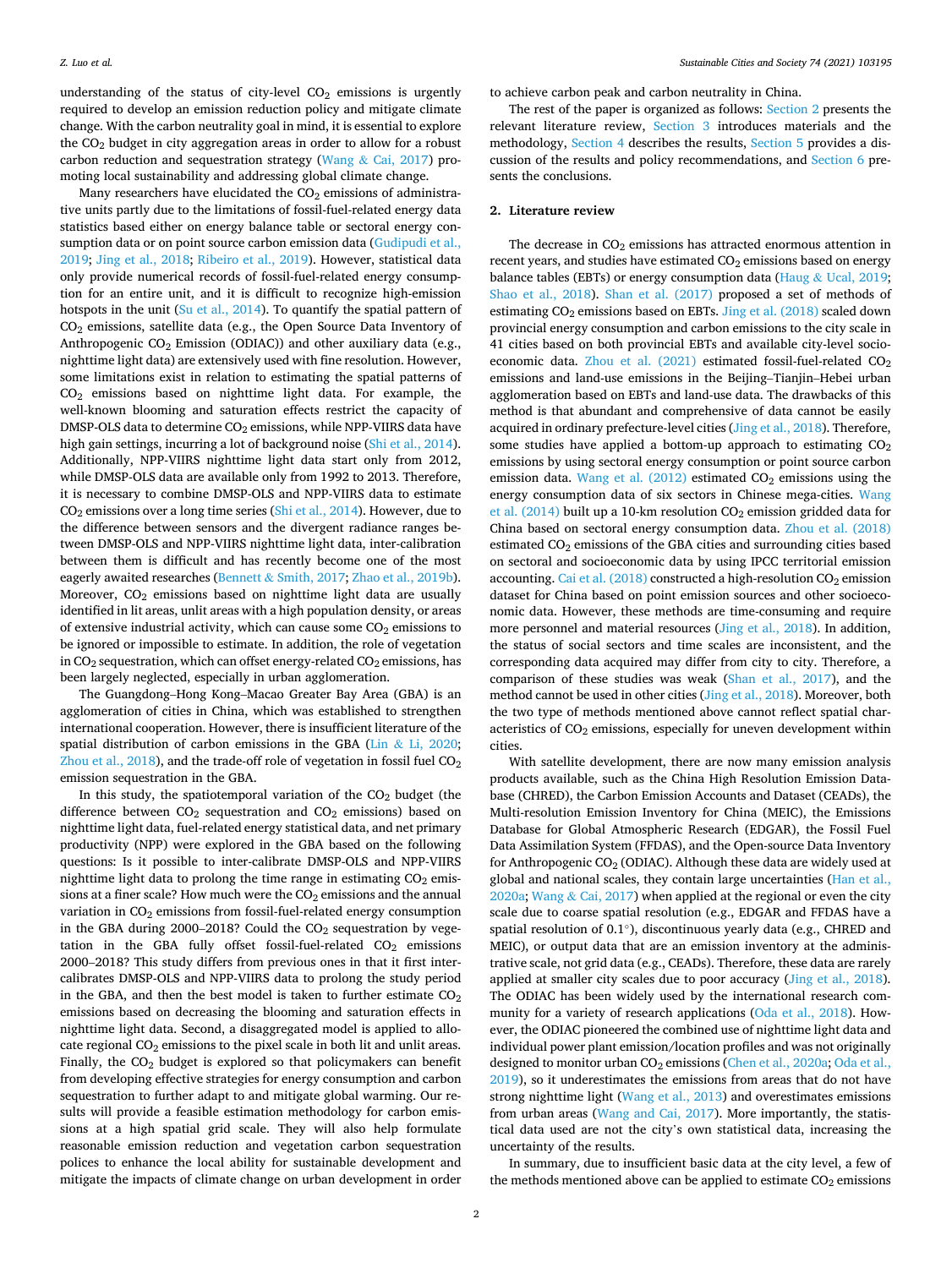of cities at the grid scale due to uneven development between or within cities, despite an urgent need for better understanding of city-grid-scale  $CO<sub>2</sub>$  emissions to make corresponding policies [\(Jing et al., 2018](#page-12-0); [Lin](#page-12-0) & [Li, 2020](#page-12-0)). In addition, China has pledged to achieve carbon neutrality before 2060, and vegetation carbon sequestration is a critical way to achieve carbon neutrality. However, studies on net carbon emissions in China are lacking [\(Han et al., 2017](#page-12-0)), especially for urban agglomerations. Taking full account of previous studies and data availability, in this study, we proposed a feasible method of estimating city  $CO<sub>2</sub>$  emissions at the grid scale based on a city's own statistical data and further explored the role of vegetation in absorbing energy-consumption-related CO<sub>2</sub> emissions.

#### **3. Materials and methods**

#### *3.1. Study area*

The GBA is located in Southern China (Fig. 1), and is a regional and municipal cluster comprising nine cities (Guangzhou, Zhuhai, Foshan, Zhaoqing, Jiangmen, Shenzhen, Zhongshan, Huizhou and Dongguan) and two special administrative regions (Macao and Hong Kong). Its area is approximately  $5.6 \times 10^4$  km<sup>2</sup>, and the total domestic product and resident population in 2018 reached 1.34 trillion USD and 70 million, respectively, accounting for 12% of the country's total economic output ([Chen et al., 2020b\)](#page-12-0).

Image deleted. Please check.Image deleted. Please check.Image deleted. Please check.Image deleted. Please check.Image deleted. Please check.Image deleted. Please check.Image deleted. Please check.Image deleted. Please check.Image deleted. Please check.Image deleted. Please check.Image deleted. Please check.Image deleted. Please check.Image



**Fig. 1.** Location of the GBA.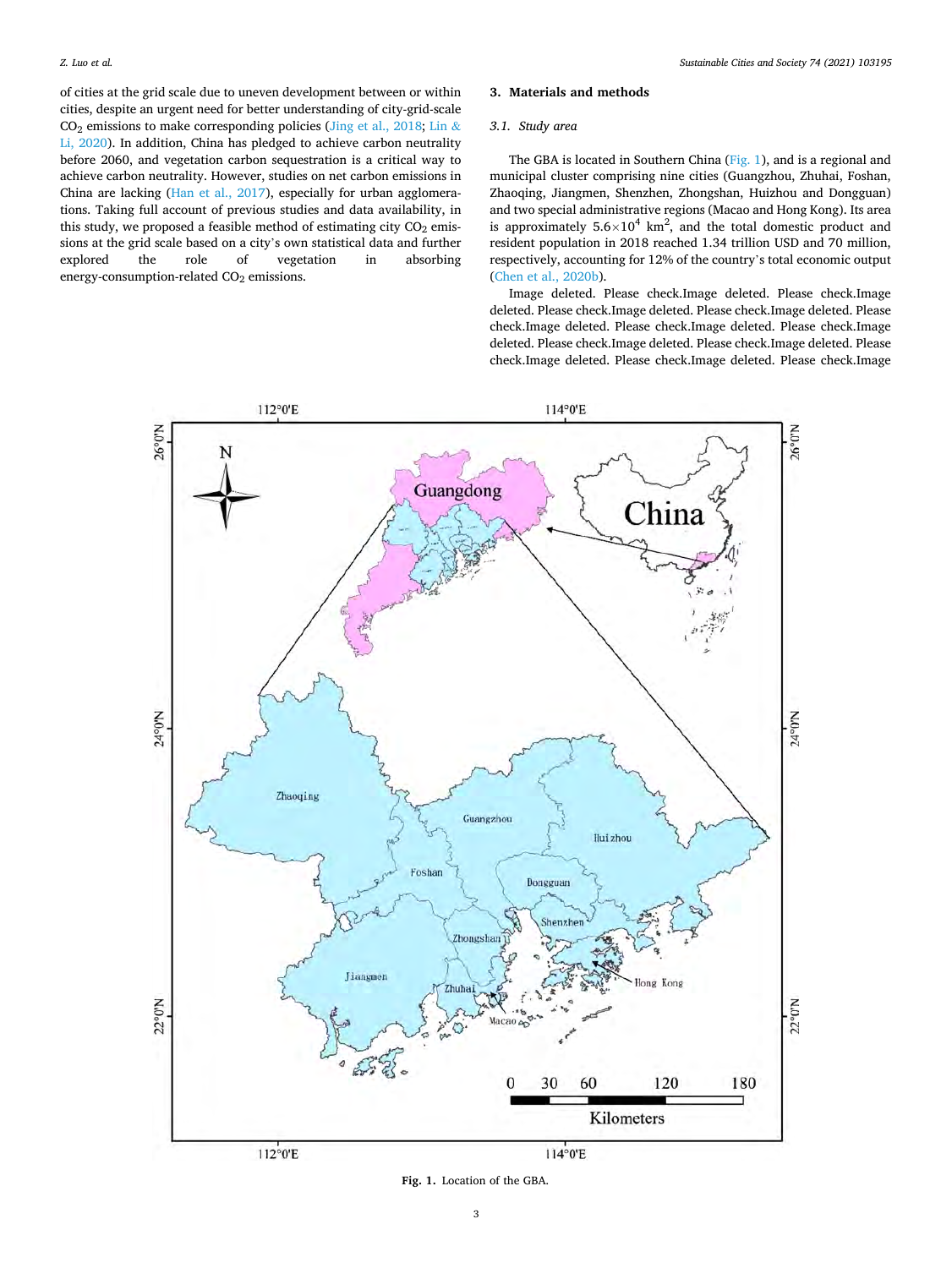#### <span id="page-3-0"></span>deleted. Please check.

#### *3.2. Dataset and methodology*

#### *3.2.1. Dataset*

The dataset applied includes statistics on energy consumption, products of the moderate-resolution imaging spectroradiometer (MODIS) enhanced vegetation index (EVI), and MODIS yearly NPP, population density and nighttime light data (DMSP- OLS and NPP-VIIRS).

Fossil-fuel-related energy consumption data for estimating  $CO<sub>2</sub>$ emissions were acquired from the corresponding City Statistical Yearbooks and China Energy Statistical Yearbooks. Considering the availability and limitation of data at the city level, the energy consumption data were mostly statistical based on standard coal. Therefore, total  $CO<sub>2</sub>$ emissions in the GBA were calculated using the method proposed by [Tu](#page-12-0)  [and Liu \(2014\).](#page-12-0)

Terra MODIS products, namely, MOD13A3 and MOD17A3H, were downloaded from the Land Processes Distributed Active Archive Center (LP DAAC). MOD13A3 is an EVI product with a temporal and spatial resolution of 1 month and 1 km, respectively, generated since 2000. The quality flag files were first referenced to exclude bad pixels, and the annual mean EVI was calculated to decrease the sensitivity of seasonal and inter-annual fluctuations [\(Zhang et al., 2013\)](#page-12-0). Finally, pixels with an EVI value of less than 0 were removed to further mask non-vegetation ([Luo et al., 2018a](#page-12-0)). The yearly NPP products (MOD17A3H) with a spatial resolution of 0.5 km  $\times$  0.5 km were reprojection and imagery clipping and were resampled to 1 km  $\times$ 1 km. We validated MODIS NPP with a forest resource inventory in Guangdong Province (Fig. S1), with acceptable results (Fig. S2).

Population density grid data, with a spatial resolution of 1 km for 2000, 2005, 2010 and 2015, were obtained from the Data Center for Resources and Environmental Sciences (RESDC), Chinese Academy of Sciences. The dataset was generated based on demographic statistics at the county level by spatial interpolation, and the value of each pixel was the population count as an integer.

Two types of nighttime light data, namely, DMSP-OLS version 4 datasets from 2000 to 2013 and NPP-VIIRS datasets from 2012 to 2018, were downloaded from the National Geophysical Data Center (NOAA/ NGDC). DMSP-OLS datasets are cloud-free composites from which noises (e.g., gas flares) have been removed. Since the data were generated from different DMSP satellites, the method proposed by [Cao et al.](#page-12-0)  [\(2015\)](#page-12-0) was applied for calibration. Unlike DMSP-OLS data, the noises in the NPP-VIIRS data are not filtered, and negative DN values exist in the original NPP-VIIRS data; therefore, pixels with negative values are excluded [\(Shi et al., 2014](#page-12-0)). An annual synthesis of NPP-VIIRS data was carried out and resampled to 1 km  $\times$  1 km.

#### *3.2.2. Methodology*

*3.2.2.1. Inter-calibration between DMSP-OLS and NPP-VIIRS.* There is inconsistency between NPP-VIIRS and DMSP-OLS data in relation to, for example, the dynamic range and luminance distribution [\(Ma et al.,](#page-12-0)  [2020\)](#page-12-0). An inter-calibration should be performed for consistency between the two datasets. First, the coefficients of variation (CVs) of  $3 \times 3$ windows of all the pixels in both DMSP-OLS and NPP-VIIRS data for 2012 were calculated. Second, pixels with a CV value larger than 0.3 were excluded, and the remaining pixels represented radiation-stable areas in the two datasets. An intersection operation was performed between the radiation-stable areas. Third, a power function model (Equation (1)) was applied to build the relationship between radiation-stable areas based on the characteristics of pixel pairs in a scatter plot. In addition, a logarithmic transformation was applied to radiation-stable areas for NPP-VIIRS, and a logistical model (Equation (2)) was used to build the relationship between the transformed

NPP-VIIRS and DMSP-OLS data. The determinant coefficient  $(R^2)$ , residual sum of squares (RSS), and root mean squared error (RMSE) were selected to evaluate the two models, and the best one was selected to inter-calibrate the two datasets.

$$
y_1 = a \times x_0^b + c \tag{1}
$$

$$
y_2 = a + \frac{b - a}{1 + e^{(c - x_0) \times d}}
$$
 (2)

where  $y_1$  and  $y_2$  represent DMSP-OLS values in the corresponding radiation-stable areas;  $x_0$  in the two equations represents the original NPP-VIIRS and logarithmically transformed NPP-VIIRS values in the corresponding radiation-stable areas, respectively; and a, b, c, and d are the parameters for estimation.

A nighttime light dataset from 2000 to 2018 was constructed. Since Guangzhou, Shenzhen, Hong Kong and Macao are the most developed cities in the GBA, Theoretically the pixel values of the other areas should not be larger than the maximum value of these four cities. However, if they are, the maximum value will be assigned a new value, which will be the maximum value within the pixel's immediate eight neighbors ([Shi](#page-12-0)  [et al., 2014\)](#page-12-0).

*3.2.2.2. Reduction in blooming and saturation effects on nighttime light data.* Due to blooming and saturation effects on DMSP-OLS data in bright areas or the core of cities, especially in developed cities Ou et al., [2015; Zhao et al., 2018](#page-12-0)), DMSP-OLS data are considered unsuitable for directly estimating  $CO<sub>2</sub>$  emissions [\(Zhao et al., 2018\)](#page-12-0). Therefore, many models, such as vegetation-adjusted nighttime light index (VANUI), the human settlement index (HSI), and the EVI-adjusted nighttime light index (EANTLI), have been used to decrease the blooming and saturation problems of nighttime light data. In this study, these three models  $Equations (3)–(5)$  were constructed, and the best one was selected to decrease the blooming and saturation effects on nighttime light data.

$$
VANUI = (1 - EVI_{mean}) \times NL
$$
 (3)

$$
HSI = \frac{(1 - EV_{mean}) + NL_{nor}}{(1 - NL_{nor}) + EV_{mean} + NL_{nor} \times EV_{mean}}
$$
\n(4)

$$
EANTLI = \begin{cases} \frac{1 + (NL_{nor} - EVI_{mean})}{1 - (NL_{nor} - EVI_{mean})} \times NL, \ EVI > 0.01\\ 0, \ EVI \le 0.01 \end{cases}
$$
(5)

where *EVImean* donates the yearly mean EVI; and NL and *NLnor* represent the original and the normalized nighttime light data, respectively.

*3.2.2.3. Estimation of pixel-based CO2 emissions.* To estimate the spatial pattern of CO<sub>2</sub> emissions, a top-down process based on the combination of nighttime lights and population counts in both light areas and nonlight areas was applied [\(Ghosh et al., 2010](#page-12-0); [Liu et al., 2018; Ou et al.,](#page-12-0)  [2015\)](#page-12-0):

(1) The boundary of urban (with light data) and rural (without light data) areas was first identified based on adjusted nighttime light data. To correctly determine the actual boundary, a dynamic threshold method was applied to acquire urban areas based on statistical data of the urban land area from the City Statistical Yearbook. The suitable threshold for determining the urban boundary in the GBA was calculated according to Equations (6) and (7).

$$
S_{total} = \sum_{i=DN_{max}}^{DN_{min}} S_{DN_i}
$$
 (6)

$$
\left|S_{total}^{DN_i} - S_{stats}\right| \le \varepsilon_{min} \tag{7}
$$

where *S<sub>total</sub>* is the urban area based on nighttime light data,  $S_{DN_i}$  is the total urban area at which the pixel value is higher than *DNi*, and *Sstats* is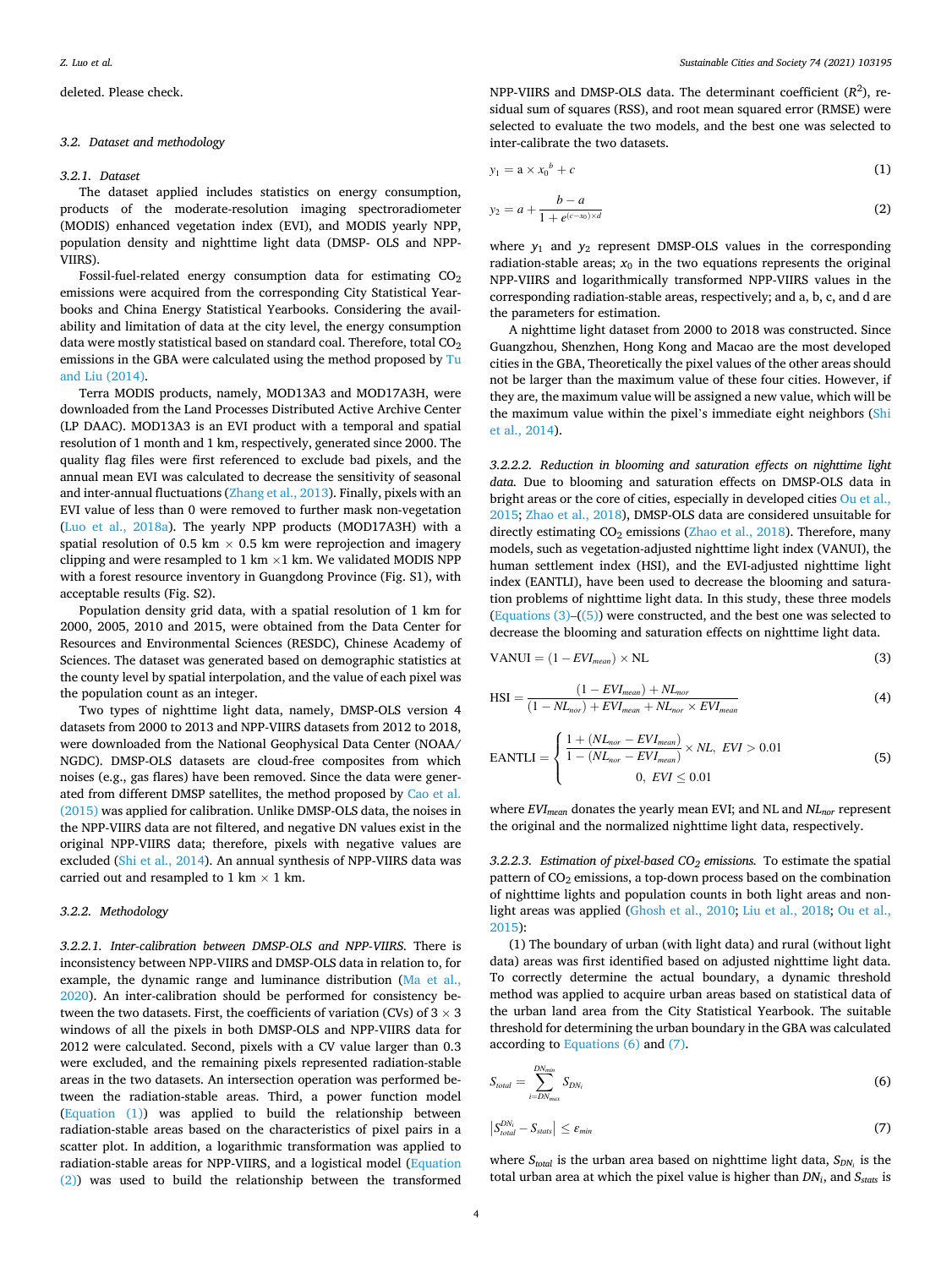<span id="page-4-0"></span>the actual urban area based on the City Statistical Yearbook. *DNmax* and *DNmin* are the maximum and minimum values of nighttime light data, respectively; *DNi* is the one-step value from *DNmax* to *DNmin*; and *εmin* is the minimum difference between  $S_{total}^{DN_i}$  and  $S_{stats}$  for all step values from *DNmax* to *DNmin*.

A suitable threshold could be obtained at the point where Eq.  $(7)$  was satisfied. The area was divided into two parts according to the threshold, namely urban and rural. The rural area was further divided into a lit area (pixel values of nighttime light data are greater than 0) and an unlit area (pixel values of nighttime light data  $= 0$ ).

(2) The urban and rural areas with nighttime lights were extracted as a mask to cover the population density grid, and the total population from the lit urban and lit rural areas, namely  $TP_{Lu}$  and  $TP_{Lv}$ , respectively, were extracted. The remaining part of the area was calculated similarly to obtain the total population in the unlit rural area, namely  $TP_{Unlr}$ .

(3) The total  $CO<sub>2</sub>$  emissions from the lit urban, lit rural, and unlit rural areas were estimated. The  $CO<sub>2</sub>$  emission per capita in the urban area is  $EPC_{urban}$  and the  $CO_2$  emission per capita in the rural area is  $EPC<sub>urban</sub> \times x_i$ , where  $x_i$  is the rural area:urban area ratio of  $CO_2$  emissions per capita. This ratio is equal to 0.08068, 0.0780, 0.0795, and 0.1197 for 2000-2003, 2004-2007, 2008-2012, and 2013-2018, respectively based on the study by [Liu et al. \(2018\)](#page-12-0) in Guangdong Province. Then, the total CO2 emissions from the lit urban, lit rural, and unlit rural areas can be expressed as Equations (8)-(10):

$$
CO_2^{LU} EPC_{urban} TP_{Lu} \tag{8}
$$

$$
CO_2^{LR} EPC_{urban} x_i TP_{Lr} \tag{9}
$$

$$
CO_2^{ULR} EPC_{urban} x_i T P_{Unl}
$$
 (10)

where  $CO_2^{LU}$ ,  $CO_2^{LR}$ , and  $CO_2^{ULR}$  represent  $CO_2$  emissions in the lit urban, lit rural, and unlit rural areas, respectively, and the unit for  $CO_2^{LU}$ ,  $CO_2^{LR}$ , and  $CO_2^{ULR}$  is megaton (Mt).

Since the total  $CO<sub>2</sub>$  emissions were the sum of the lit urban, lit rural, and unlit rural areas Equation (11)), *EPCurban* was expressed as Eq. (12) according to Eqs.  $(8)$ - $(11)$ .

$$
TCO_2CO_2^{LU}CO_2^{LR}CO_2^{ULR}
$$
\n
$$
(11)
$$

$$
EPC_{urban} \frac{TCO_2}{TP_{Lu} + x_i \times TP_{Lr} + x_i \times TP_{Unlr}}
$$
\n(12)

where  $TCO_2$  is the total  $CO_2$  emissions (Mt) in the study region.

(4) Finally,  $CO<sub>2</sub>$  emissions in the lit area at the pixel level were distributed in proportion to the values of adjusted nighttime light data mentioned above, while  $CO<sub>2</sub>$  emissions in the unlit area at the pixel level were distributed in proportion to the population counts Eqs.  $(13)-(14)$ .

$$
CO_2^{Li} = \frac{CO_2^{LU} + CO_2^{LR}}{Total_{lig}} \times Lig_i
$$
\n(13)

$$
CO_2^{ULj} = \frac{CO_2^{ULR}}{Total_{pop}} \times pop_j \tag{14}
$$

where  $CO_2^{Li}$  and  $CO_2^{ULj}$  represent  $CO_2$  emissions in lit and unlit areas of pixel *i* and *j*, respectively (Mt); *Total<sub>lig</sub>* and *Total<sub>Pop</sub>* represent total nighttime light values and total population values in the GBA, respectively; and *Ligi* and *popj* represent nighttime light values of pixel *i* and population values of pixel *j*, respectively.

3.2.2.4. Trends in  $CO<sub>2</sub>$  emissions. The trend in  $CO<sub>2</sub>$  emissions during 2000-2018 at the pixel level was calculated based on robust nonparametric Mann-Kendall (M-K) and Theil–Sen median slope analysis, which could avoid autocorrelation in inter-annual time series data ([Luo](#page-12-0)  [and Yu, 2017\)](#page-12-0). Additionally, these methods present a monotonic trend, and the normal distribution and independence of time series data were not required ([Luo et al., 2018a](#page-12-0)). For details of these methods, the reader can refer to [Gocic and Trajkovic \(2013\).](#page-12-0)

3.2.2.5. Estimation of the  $CO_2$  budget. A  $CO_2$  budget was calculated based on the difference between vegetation  $CO<sub>2</sub>$  sequestration and fossilfuel-related  $CO<sub>2</sub>$  emissions as Equation (15):

$$
CO_2^{budget} = \frac{44}{12} \times NPP - CO_2^{fuel}
$$
\n(15)

where  $CO_2^{budget}$  refers to the  $CO_2$  budget (Mt); 44/12 represents the ratio of the  $CO<sub>2</sub>$  molecular weight to the C atomic weight; NPP is the net primary productivity of vegetation (Mt); and  $CO_2^{fuel}$  is the  $CO_2$  emissions from fossil-fuel-related energy consumption (Mt).

#### **4. Results**

#### *4.1. CO2 emissions estimated model*

According to the relationship between the two kinds of data, a power function model and a logistical model were constructed. As shown in [Fig. 2](#page-5-0), the determination coefficients  $(R^2)$  for the power function and logistical models were 0.937 and 0.967, respectively. Compared with the power function model,  $R^2$  of the logistical model increased by only 0.03, while the residual sum of squares (RSS) decreased by approximately 44.25% (from 539538.888 to 287518.698). In addition, the RMSE of the logistical model (4.081) was decreased by approximately 27% compared with the power function model (5.591). Therefore, the logistical model was more suitable for calibrating the two kinds of data.

To validate the above conclusion, we applied the logistical model to estimate NPP-VIIRS for 2013 and compared the result with the corresponding DMSP-OLS data. The RSS of 2013 was  $2.4 \times 10^4$ , much lower than that of 2012, and was mainly concentrated around 0 ([Fig. 3](#page-5-0)). Additionally, the RMSE of 2013 was 3.603, also lower than that of 2012. Therefore, the logistical model was applied to adjust NPP-VIIRS data from 2014 to 2018; the estimation values of the parameters for the logistical function are presented in [Table 1](#page-5-0).

To further decrease the effects of blooming and saturation on nighttime light data, three models (VANUI, HSI, EANTLI) were applied and the normalized results are displayed in [Fig. 4](#page-6-0). The original DMSP-OLS was almost saturated between 112.8◦E and 114.0◦E. While the VANUI model could help to decrease the saturation in urban areas (23◦N, 112.8◦E–114.0◦E), the improvements were still not as much as expected compared with the other two models. The effects of the HSI and EANTLI models seemed similar. However, the values of the EANTLI model in rural areas (23◦N, 112.5◦E–112.7◦E and 23◦N, 114.4◦E–114.9◦E) were close to zero, with little change, while the values of the HSI model were larger than zero, with fluctuations. This result indicated that the EANTLI model is better than the other two models. Therefore, the logistical and EANTLI models were used to estimate  $CO<sub>2</sub>$ emissions in the GBA.

#### *4.2. CO2 emissions from fuel energy consumption*

Spatial patterns of the mean  $CO<sub>2</sub>$  emissions from fuel energy consumption, calculated based on nighttime light and population density data in the GBA from 2000 to 2018, are displayed in [Fig. 5a](#page-7-0). The spatial pattern was uneven, with gradients that decreased from the center to the sides. The highest emissions occurred in the center of the region, for example, in Guangzhou, Foshan, Dongguan and Shenzhen, with values generally higher than  $0.03 \text{ Mt/km}^2$ . However, the lowest values (less than  $0.002 \text{ Mt/km}^2$ ) occurred in the northeast, northwest, and southwest of the GBA, for example, in Huizhou, Zhaoqing and Jiangmen. The mean CO2 emissions in the south of the region ranged from 0.002 to 0.03 Mt/km2 and mainly occurred in Hong Kong, Macao, and Zhuhai. The total CO2 emissions increased continuously at a significant rate of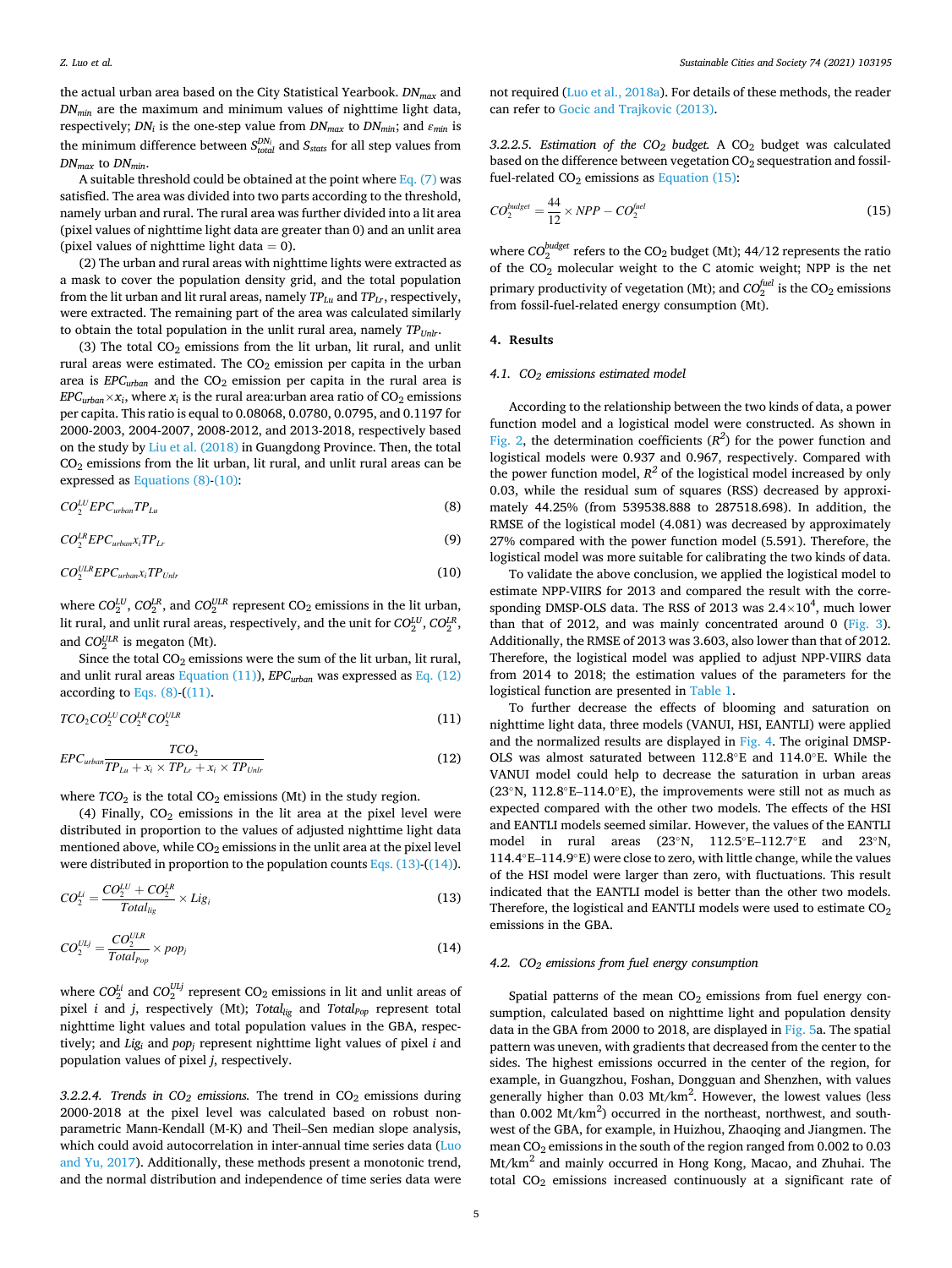<span id="page-5-0"></span>

**Fig. 2.** Scatter plot of the original NPP-VIIRS and DMSP-OLS pixel pairs (a), and a scatter plot of logarithmically transformed NPP-VIIRS and original DMSP-OLS pixel pairs (b) in corresponding radiation-stable areas. The red curves denote the fitted model.



**Fig. 3.** Frequency distribution of the residual sum of squares between DMSP-OLS and estimated NPP-VIIRS for 2013 based on the logistical model.

| Table 1<br>Parameters of the logistical model |       |        |       |       |
|-----------------------------------------------|-------|--------|-------|-------|
|                                               |       |        |       |       |
| Logistical model                              | 4.315 | 60.851 | 0.275 | 3.742 |

approximately 0.867 Mt/a (*P <*0.0001).

[Fig. 5b](#page-7-0) details the spatial pattern of the temporal trend in mean annual CO2 emissions. Over 19 years (2000-2018), more than 81.62% of the total pixels exhibited either significantly decreased or increased trends in the entire region. Areas with a decreased trend only accounted for 1.77% of the total area and mainly occurred in the northwest and northeast, with a decreasing rate of approximately -0.0005 to 0 Mt/km $^2\rm{.}$ However, more than 98% of the total region showed an increased trend, and approximately 81% had a significantly increased trend  $(P < 0.05)$ , mainly distributed in the center and southeast, with an increasing rate greater than  $0.001$  Mt/km<sup>2</sup>.

To validate the accuracy of the proposed model, a quantitative comparison was performed between the estimated data and actual statistical data. As the model allocated the actual statistical fossil-fuelrelated energy of  $CO<sub>2</sub>$  emissions to the pixel level in the GBA, the estimated total  $CO<sub>2</sub>$  emissions in the GBA from 2000 to 2018 were reaggregated and compared with the actual statistical data of each corresponding year. Additionally, the averaged  $CO<sub>2</sub>$  emissions of each city from 2000 to 2018 were calculated and the total emissions aggregated and compared with the actual statistical data for the corresponding cities. The estimated and actual statistical data showed an almost linear relationship in the GBA, with  $R^2$ , mean absolute error (MAE), and RMSE of 0.999, 0.046 Mt, and 0.106 Mt, respectively [\(Fig. 6a](#page-7-0)), indicating that CO2 emissions in the GBA are neither underestimates nor overestimates. In addition, the estimated data at the city level showed a positive, linear relationship with actual statistical data, with an  $R^2$  and mean relative error (MRE) of 0.8791 and 35.0796%, respectively [\(Fig. 6](#page-7-0)b). Indicating that the estimated model also performs well at the city scale despite being proposed at the regional scale.

#### *4.3. Carbon sequestration by vegetation*

Spatial patterns of the mean annual NPP and annual variation in the total NPP are displayed in [Fig. 7.](#page-8-0) The mean annual NPP showed an increasing trend from the center to the sides. The lowest annual NPP (*<* 0.579 kg $\epsilon$  /m<sup>2</sup>) was mainly distributed in the center and south, in which an impervious surface was mostly distributed under high urbanization. However, an NPP higher than 0.745 kg $\textdegree$ C /m<sup>2</sup> occurred in Hong Kong and Macao, which also have high urbanization. By contrast, the highest annual NPP ( $> 1.236 \text{ kg} \cdot \text{C/m}^2$ ) mainly occurred in the northwest and northeast in areas with high vegetation coverage and relatively low urbanization, compared to Hong Kong or Macao. In terms of the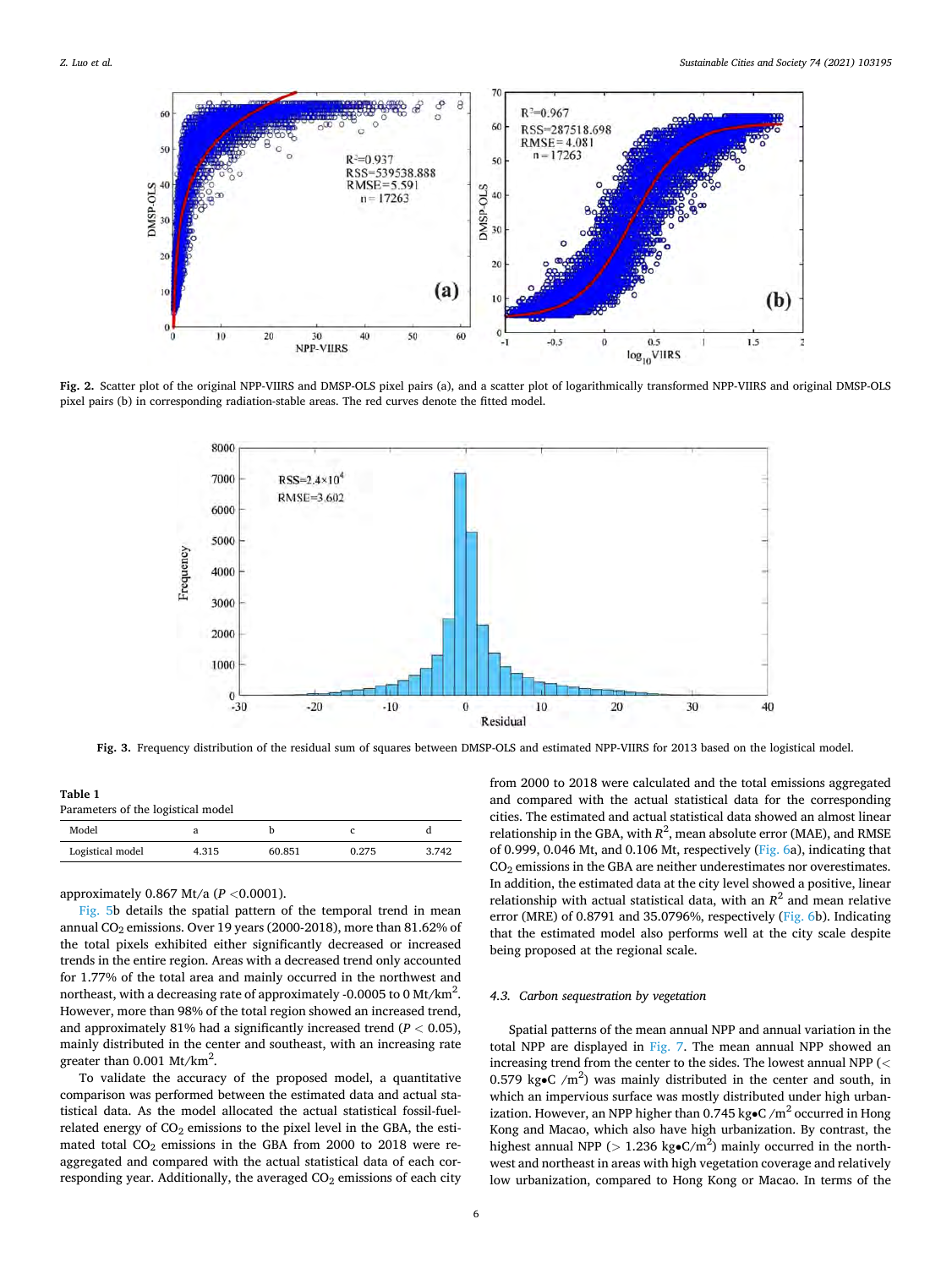<span id="page-6-0"></span>

**Fig. 4.** Latitudinal transects (23◦ N) of the original DMSP-OLS, VANUI, HIS, and EANTLI performed in the GBA (DMSP-OLS data of 2013 as an example).

temporal variation in the annual total NPP, we found a small fluctuation, with values ranging from 38.75 to 44.65 Mt. While the annual total NPP showed an increasing trend with a magnitude of approximately 0.03 Mt/ a, the trend was not significant ( $P = 0.664$ ).

#### 4.4. Spatiotemporal patterns of the CO<sub>2</sub> budgets

Regarding the spatial patterns of the  $CO<sub>2</sub>$  budget, an increasing trend from the center to the sides can be observed, with three different levels ([Fig. 8\)](#page-9-0). The first level was lower than -0.020 Mt/ $km^2$  and was mostly distributed in the center of the GBA. The second level ranged from -0.020 to 0 Mt/ $km^2$  and was mainly distributed in the north of Foshan, Zhongshan, Zhuhai, Hong Kong, and Macao. The third level was greater than 0 Mt/ $km<sup>2</sup>$  and was only distributed in most parts of Zhaoqing, Jiangmen, and Huizhou. These results indicated that vegetation in these parts had the ability to fully absorb fossil-fuel-related  $CO<sub>2</sub>$  emissions during 2000-2018.

The temporal patterns of the total  $CO<sub>2</sub>$  budget displayed a significantly decreasing trend over the study period, with a magnitude of approximately -19.7 Mt/a (*P <* 0.0001). Vegetation in the GBA played a critical role in absorbing fossil-fuel-related  $CO<sub>2</sub>$  emissions and could fully offset these emissions in 2000. However, the  $CO<sub>2</sub>$  budget changed from positive to negative after 2000 as fossil-fuel-related  $CO<sub>2</sub>$  emissions significantly increased (0.867 Mt/a; [Fig. 5](#page-7-0)a), while the NPP increased

non-significantly (0.03 Mt/a; [Fig. 7\)](#page-8-0) after 2000.

[Fig. 9](#page-10-0) depicts the  $CO<sub>2</sub>$  budget at the city level and shows that  $CO<sub>2</sub>$ budgets in Macao, Dongguan, Foshan, Shenzhen, Zhongshan, Zhuhai, Guangzhou, and Hong Kong were all negative from 2000 to 2018. The magnitudes of the  $CO<sub>2</sub>$  budget in Guangzhou and Zhuhai showed a continuous downward trend, and the absolute magnitudes of the  $CO<sub>2</sub>$ budget became even larger after 2013. By contrast, the negative magnitudes of the CO<sub>2</sub> budget in Dongguan, Foshan, Zhongshan and Shenzhen were mitigated after 2013, indicating the  $CO<sub>2</sub>$  sequestration by vegetation cannot fully offset fossil-fuel-related  $CO<sub>2</sub>$  emissions in these cities, especially Guangzhou and Zhuhai. For Huizhou and Jiangmen, the CO<sub>2</sub> budget changed from positive to negative value, and the turning point occurred in 2014, indicating that vegetation could fully offset fossil-fuel-related  $CO<sub>2</sub>$  emissions in Huizhou and Jiangmen during 2000-2013. However, the status could not be maintained after 2014. The  $CO<sub>2</sub>$  budget in Zhaoqing was positive during 2000-2018, indicating that vegetation in Zhaoqing could fully offset fixed-fossil fuel-related  $CO<sub>2</sub>$  emissions during the study period. However, this situation is not positive, as the  $CO<sub>2</sub>$  budget showed a downward fluctuating trend.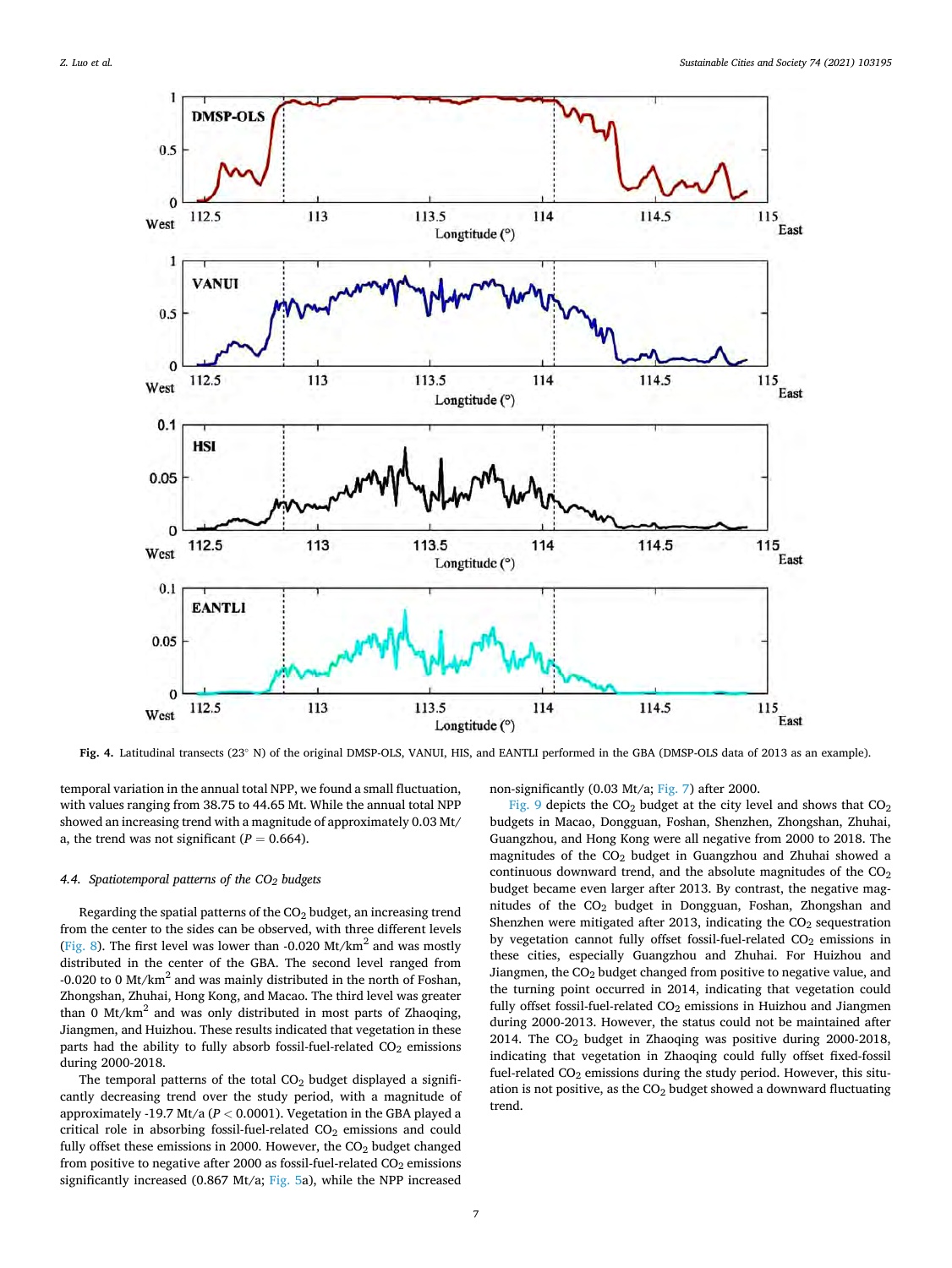<span id="page-7-0"></span>

**Fig. 5.** Spatial distribution **(a)** and annual variation **(b)** of CO2 emissions in the GBA between 2000 and 2018. The top-right panel in **(a)** represents the dynamics of the total CO2 emissions from fuel consumption, and the red line indicates the linear fitting. The top-right panel in **(b)** represents the count distributions of the mean annual variation in CO<sub>2</sub> emissions, and the values in parentheses indicate the percentage of pixels with significant trends ( $P < 0.05$ ).



Fig. 6. Comparison of estimated CO<sub>2</sub> emissions and actual statistical CO<sub>2</sub> emissions. (a) Total fossil fuel related-energy CO<sub>2</sub> emissions of 2000-2018 in the GBA and (b) mean fossil fuel related-energy  $CO<sub>2</sub>$  emissions of 2000-2018 for 11 cities.

#### **5. Discussion**

## *5.1. Process of nighttime light data*

Previous studies have tried to explore the relationship between DMSP-OLS and NPP-VIIRS. [Li et al. \(2017\)](#page-12-0) applied a power function and convolution to perform an inter-calibration between DMSP-OLS and NPP-VIIRS, and the RMSE was 4.997. [Jeswani et al. \(2019\)](#page-12-0) applied a logarithm and linear function, and the *R2* was 0.775. [Wu and Wang](#page-12-0)  [\(2019\)](#page-12-0) used a power function and convolution in Beijing and Yiwu, and acquired an RMSE of 9.387 and 7.687, respectively. [Ma et al. \(2020\)](#page-12-0)  compared the linear function, logistical, and BiDoseResp models, and *R2*  was 0.847, 0.967 and 0.967, respectively, and the RMSE was  $2.847\times10^6$ , 6.199 $\times10^5$ , and 6.136 $\times10^5$ , respectively. They concluded that the BiDoseResp model is the best one. Compared with previous studies, our logistical function model in this study is better than the others based on the  $R^2$  and the RMSE.

Light saturation effects limit the correlation between nighttime light

data and the estimation of  $CO<sub>2</sub>$  emissions and increase the uncertainty in CO2 emission modeling. Unfortunately, previous studies [\(Lv et al., 2020](#page-12-0); [Shi et al., 2016;](#page-12-0) [Su et al., 2014](#page-12-0); Wang & [Liu, 2017](#page-12-0); [Wang et al., 2019](#page-12-0); [Zhao et al., 2019a](#page-12-0)) have ignored the effects of saturation on nighttime light data during  $CO<sub>2</sub>$  emission modeling. [Zhang et al. \(2013\)](#page-12-0) compared the HSI and the VANUI models to decrease the impacts of saturation on nighttime light data and concluded that the VANUI model significantly decreases the saturation of nighttime light data and is better than the HSI model. [Zhao et al. \(2018\)](#page-12-0) compared three models (HSI, VANUI, and EANTLI) to reduce the saturation of nighttime light data, and the adjusted  $R^2$  was 0.7102, 0.7548, and 0.7564 for HSI, VANUI, and EANTLI models, respectively, indicating that the VANUI model is better than the HSI model, consistent with [Zhang et al. \(2013\).](#page-12-0) However, when compared with the EANTLI model, the  $R^2$  of the VANUI model was lower, indicating that the EANTLI model is better in decreasing saturation effects, consistent with [Liu et al. \(2018\)](#page-12-0), who showed that the EANTLI model is more suitable for  $CO<sub>2</sub>$  emission applications than the HSI and VANUI models. Similarly, our results showed that the EANTLI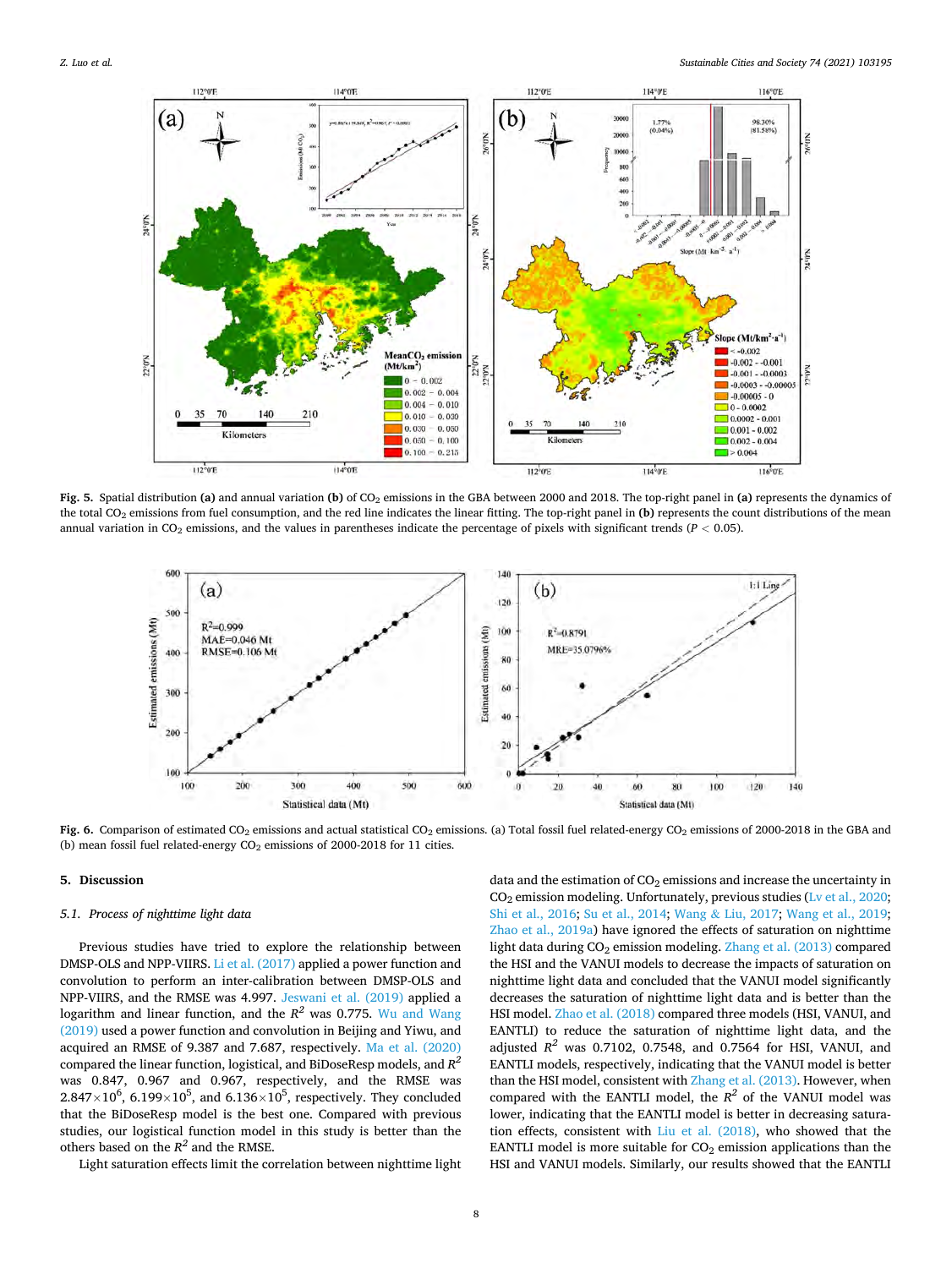<span id="page-8-0"></span>

**Fig. 7.** Spatial pattern of the mean annual NPP during 2000-2018. Inset shows the annual variation in the total NPP in the GBA.

model is better than the other two models in alleviating the saturation problem in both urban and rural areas, which supports the conclusion of previous studies ([Liu et al., 2018; Zhao et al., 2018](#page-12-0); [Zhou et al., 2015](#page-13-0)).

#### *5.2. CO2 emissions and sequestration*

In this study, we estimated the  $CO<sub>2</sub>$  budget in the GBA as the difference between the NPP and fossil-fuel-related CO<sub>2</sub> emissions. With regard to  $CO<sub>2</sub>$  emissions, nighttime light data were combined with population data in order to overcome the issue that  $CO<sub>2</sub>$  emissions in unlit areas cannot be estimated based only on nighttime light data. We allocated the actual statistical fossil-fuel-related energy of  $CO<sub>2</sub>$  emissions to the pixel level, and to validate the result, we compared estimated and actual statistical data at both the regional and the city scale. The estimated and actual statistical data had an almost linear relationship, with the  $R^2$ , the MAE, and the RMSE all being satisfactory at the regional scale due to the reason that we allocated the actual statistical fossil-fuelrelated energy of  $CO_2$  emissions. Although the  $R^2$  reached 0.999 at the

regional scale, and was higher than that achieved by [Ghosh et al. \(2010\)](#page-12-0), it was a little lower than that achieved by of [Liu et al. \(2018\),](#page-12-0) which was 1. In terms of validation at the city scale,  $R^2$  and the MRE were 0.8791 and 35.0796%, respectively. [Ou et al. \(2015\)](#page-12-0) compared actual statistical data with three different emission maps (from NPP-VIIRS and population data, from RCP-DMSP-OLS and population data, and from SLP-DMSP-OLS and population data), and *R2* and the MRE were 0.8695, 0.8386, and 0.7590 and 36.31%, 40.29%, and 52.14%, respectively. Additionally, they compared actual statistical data with three different types of nighttime light data (NPP-VIIRS, RCP-DMSP-OLS, and SLP-DMSP-OLS), and the  $R^2$  and the MRE were 0.8623, 0.8212, and 0.7628 and 36.98%, 41.27%, 52.31%, respectively. [Liu et al. \(2018\)](#page-12-0)  compared estimated and actual statistical emissions based on EANTLI and DMSP-OLS models, respectively, and  $R^2$  value and the MRE were 0.8833 and 0.8182 and 37.92% and 52.35%, respectively. Our evaluation criteria of  $R^2$  and the MRE were better than those of [Ou et al. \(2015\)](#page-12-0). Although *R2* achieved by of [Liu et al. \(2018\)](#page-12-0) was a little higher than that of ours, our MRE was lower than that of [Liu et al. \(2018\)](#page-12-0).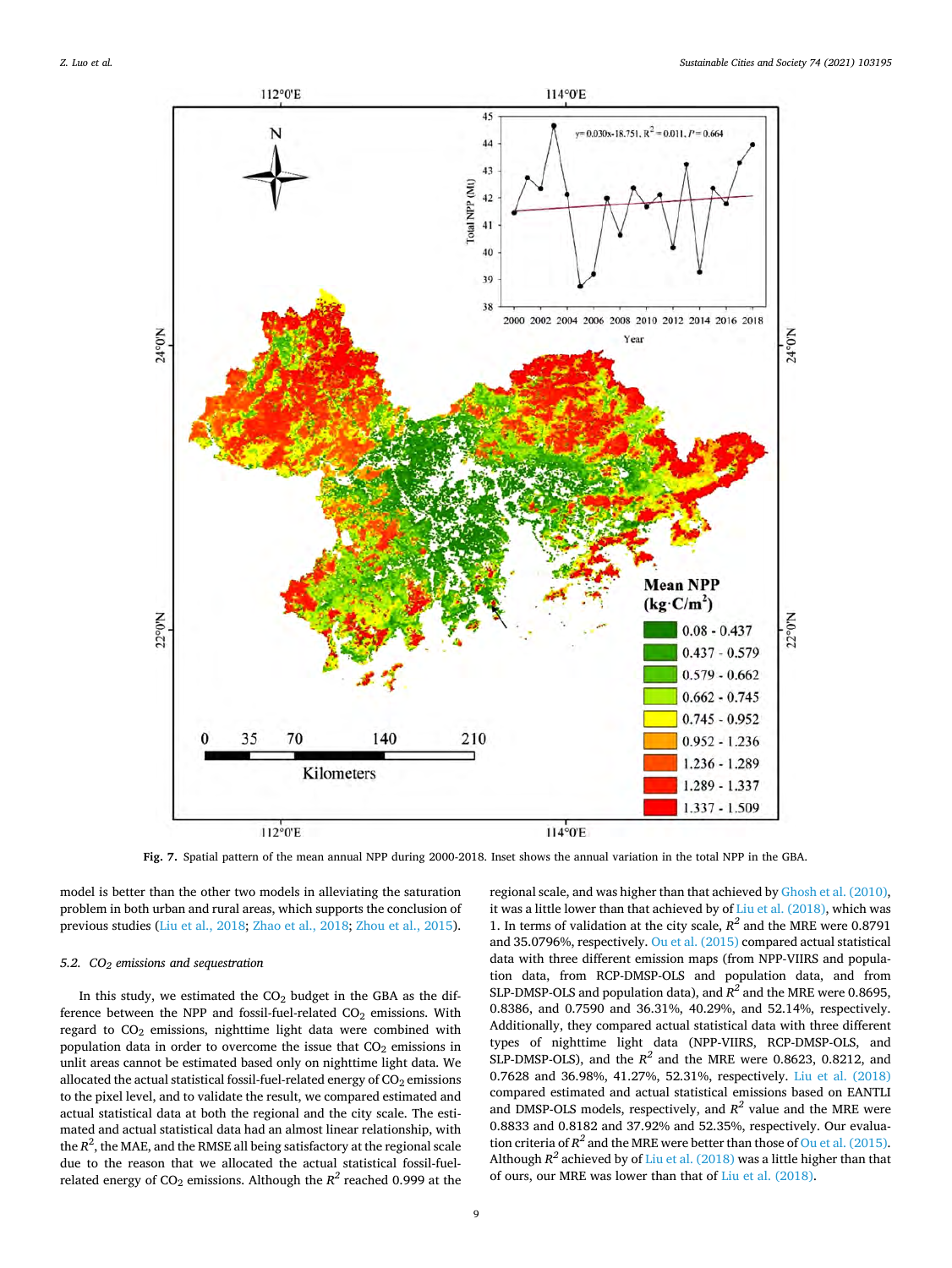<span id="page-9-0"></span>

Fig. 8. Spatial pattern of the mean CO<sub>2</sub> budget during 2000-2018. Inset shows the annual variation in the total CO<sub>2</sub> budget in the GBA.

With regard to the spatial distribution of  $CO<sub>2</sub>$  emissions, high  $CO<sub>2</sub>$ emissions were mainly distributed in urban areas, while lower  $CO<sub>2</sub>$ emissions mainly occurred in sub-urban or rural areas, which is consistent with the spatial pattern of economic development and is similar to previous studies (Chuai & [Feng, 2019](#page-12-0); [Wang et al., 2018](#page-12-0)). At city level, high CO<sub>2</sub> emissions mainly occurred in Guangzhou, Dongguan, and Shenzhen, which are developed or manufacturing cities with an intensive population density or energy consumption. The  $CO<sub>2</sub>$  emissions in Guangzhou were 100.45 Mt in 2005 and increased to 132.97 Mt in 2013. [Wang et al. \(2018\)](#page-12-0) reported that Guangzhou, Dongguan, and Shenzhen had the highest  $CO<sub>2</sub>$  emissions in the Pearl River Delta, and CO2 emissions in Guangzhou increased approximately from 93.45 Mt in 2005 to 127.44 Mt in 2013, similar to our results. [Lin and Li \(2020\)](#page-12-0)  found that  $CO<sub>2</sub>$  emissions in Shenzhen and Dongguan were 26.86 and 38.68 Mt, respectively, in 2017, similar to our estimates (27.92 and 49.0 Mt for Shenzhen and Dongguan, respectively). In addition, lower CO<sub>2</sub> emissions were dominant in Zhaoqing, Jiangmen, and north Huizhou, consistent with the result of [Wang et al. \(2018\)](#page-12-0), and the reason may be the terrain being dominated by mountains and hills and the relatively low economic development level but high vegetation coverage. A significantly increasing temporal trend was found in  $CO<sub>2</sub>$  emissions, consistent with [Wang et al. \(2018\)](#page-12-0), who concluded that most of the Pearl River Delta cities have had a rapid increase in  $CO<sub>2</sub>$  emissions in recent decades. Additionally, the high increase mainly occurred in developed areas, indicating that fossil-fuel-related energies were increasingly consumed in developed areas, despite the fact that these areas already have high  $CO<sub>2</sub>$  emissions. Moreover, we compared our results with CEADs dataset from 2000-2017 at the city scale ([Fig. 10](#page-10-0)), and result show that the  $R^2$ , RMSE and MAE were 0.75, 6.20 Mt and 4.66 Mt, respectively.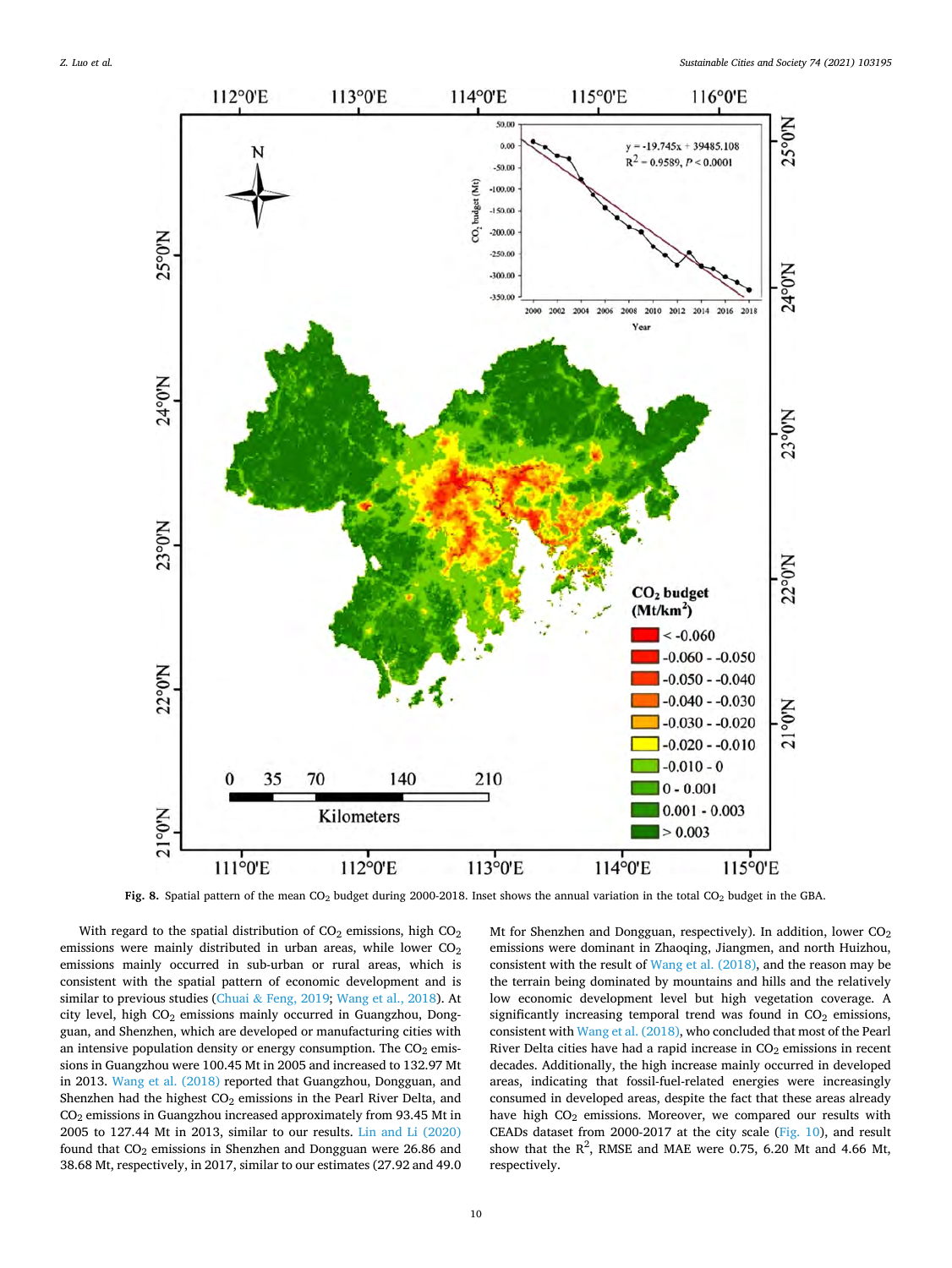<span id="page-10-0"></span>

Fig. 9. Temporal trend in the CO<sub>2</sub> budget at the city level in the GBA during 2000-2018.



Fig. 10. Comparison of CO<sub>2</sub> emissions between estimated data and CEADs data.

In terms of  $CO<sub>2</sub>$  sequestration, the spatial patterns of the NPP with lower values occurred mainly in urban areas and higher values were principally distributed in rural areas. The reason may be anthropogenic activities and the distribution of vegetation coverage. In rural areas, the intensity of development activities or human disturbance is low, favoring vegetation growth and resulting in high vegetation biomass and productivity. In contrast, in urban areas, the effects of disturbance, such as land use and land cover change in ecosystems and soil, are intensive, restraining vegetation growth [\(Meng et al., 2014](#page-12-0)).

With regard to  $CO<sub>2</sub>$  budgeting at the regional scale,  $CO<sub>2</sub>$  sequestration by vegetation could fully offset fossil-fuel-related  $CO<sub>2</sub>$  emissions in the GBA in 2000. However, the status could not be maintained at the beginning of 2001, indicating that fossil-fuel-related  $CO<sub>2</sub>$  emissions are more than CO2 sequestration by vegetation, and the absolute difference between  $CO<sub>2</sub>$  sequestration by vegetation and fossil-fuel-related  $CO<sub>2</sub>$ emissions becomes increasingly larger over the years. The reason is that the majority of  $CO<sub>2</sub>$  emissions come from energy consumption and result in a significantly increased trend in  $CO<sub>2</sub>$  emissions. However, the NPP increased at a non-significant rate, and the magnitude of NPP variation

was much lower than that of  $CO<sub>2</sub>$  emissions, indicating that  $CO<sub>2</sub>$ sequestration by vegetation alone is not enough to achieve carbon neutrality and the reduction in  $CO<sub>2</sub>$  emissions seems more critical  $CO<sub>2</sub>$ sequestration by vegetation in the GBA.

CO2 budgeting at the city scale was a little different from that at the regional scale. CO<sub>2</sub> sequestration by vegetation could not offset fossilfuel-related  $CO<sub>2</sub>$  emissions in Macao, Dongguan, Foshan, Shenzhen, Zhongshan, Zhuhai, Guangzhou, and Hongkong during the study period (2000-2018), while in Huizhou and Jiangmen, vegetation could fully absorb fossil-fuel-related  $CO_2$  emissions during 2000-2013, but the  $CO_2$ budget in Huizhou and Jiangmen became negative during 2014-2018. The  $CO<sub>2</sub>$  budget in Zhaoqing was positive during 2000-2018, indicating that vegetation could fully offset fossil-fuel-related  $CO<sub>2</sub>$  emissions during the study period. However, this situation is not positive in Zhaoqing due to the downward fluctuating trend in the  $CO<sub>2</sub>$  budget. The discrepancy in the  $CO<sub>2</sub>$  budget between cities may be due to the difference in economic development that results in different fossil-fuelrelated energy consumption and divergent land use and land cover change ([Luo et al., 2018b](#page-12-0); [Wang et al., 2018](#page-12-0)). These discrepancies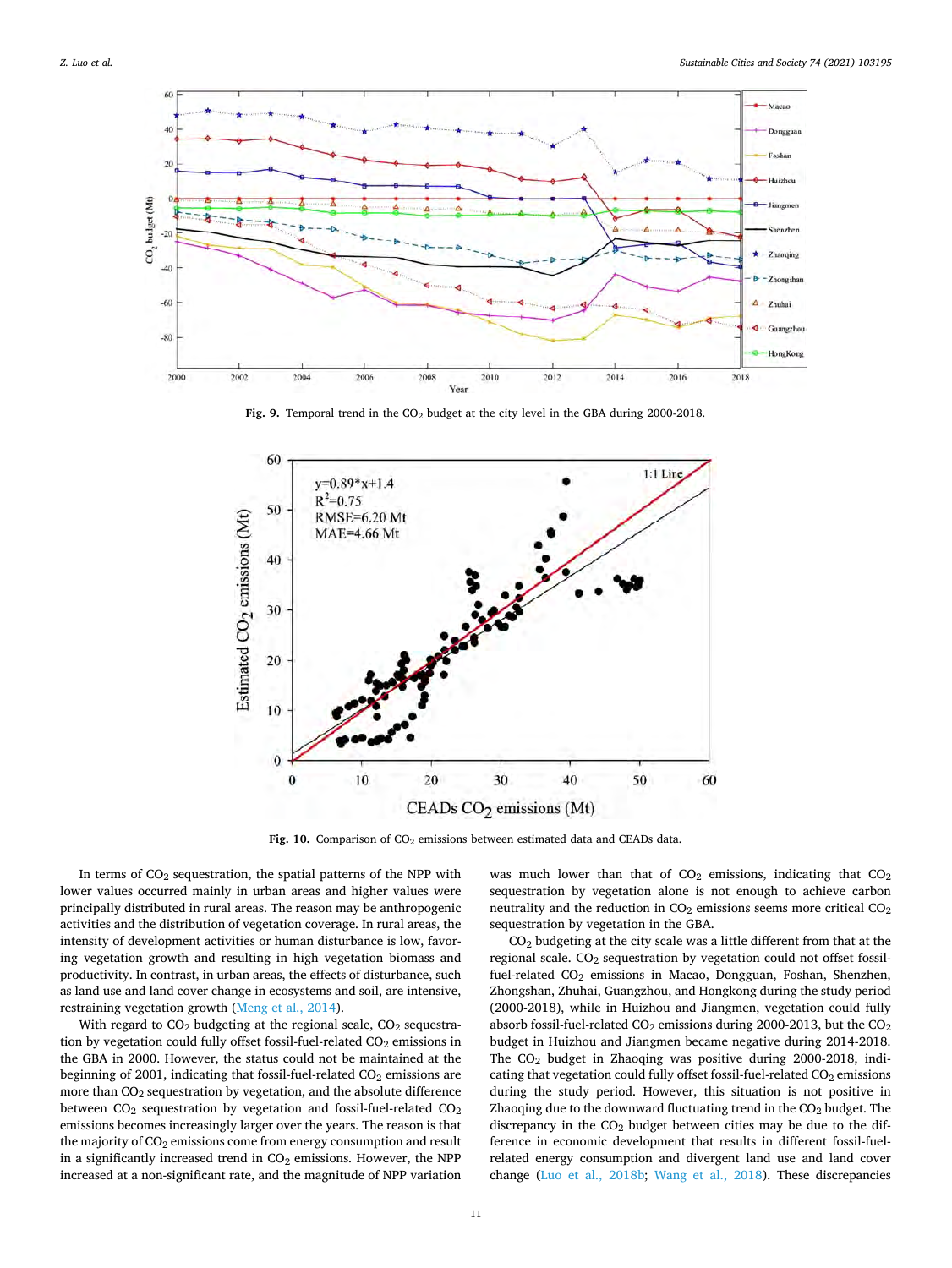<span id="page-11-0"></span>significantly affect both  $CO<sub>2</sub>$  emissions and  $CO<sub>2</sub>$  sequestration by vegetation. Our results can not only improve our understanding of the spatiotemporal variation in  $CO<sub>2</sub>$  emissions, but also offer a reference to allocating  $CO<sub>2</sub>$  reduction targets down to each city. Therefore, scientists and government decision makers should pay more attention to the *one city, one policy strategy to create a CO<sub>2</sub> balance between CO<sub>2</sub> seques*tration and  $CO<sub>2</sub>$  emissions, especially in the core area of the GBA, such as Guangzhou, Foshan, Dongguan, and Shenzhen, with high  $CO<sub>2</sub>$  emissions and low  $CO<sub>2</sub>$  sequestration. In addition, focus should be on the  $CO<sub>2</sub>$ budget in Zhaoqing, and more efforts such as afforestation, to increase the NPP, and more measures such as renewable energy promotion and application, to decrease fossil-fuel-related  $CO<sub>2</sub>$  emissions, should be emphasized to slow down the positive–negative trend in the  $CO<sub>2</sub>$  budget.

#### *5.3. Policy implications*

Environmental policy formulation cannot be made solely based on  $CO<sub>2</sub>$  emissions, but the net  $CO<sub>2</sub>$  emissions should also be considered. Therefore, several policy recommendations to decrease  $CO<sub>2</sub>$  emissions and increase  $CO<sub>2</sub>$  sequestration were proposed.

First, considering the spatiotemporal dynamics of  $CO<sub>2</sub>$  emissions in the GBA, a model based on nighttime light data should be established at a regional-city-county scale to provide reliable and refined data. Additionally, a mechanism to decrease  $CO<sub>2</sub>$  emissions should be established in regions with high CO<sub>2</sub> emissions, especially Guangzhou, Foshan, Dongguan, and Shenzhen.

Second, the energy-consuming structure plays a vital role in fossilfuel-related  $CO<sub>2</sub>$  emissions. Coal is still the dominant energy source in most cities (Lin  $&$  [Li, 2020](#page-12-0)). Therefore, energy system optimization should be prioritized, and fossil fuels should be replaced with cleaner and renewable energy, such as natural gas, nuclear power, offshore wind power, and hydroelectricity, in order to significantly decrease CO<sub>2</sub> emissions ([Zheng et al., 2019](#page-12-0)). Additionally, with the adjustment of the energy-consuming structure, the industrial structure should be gradually transformed from high-energy-consumption industries to high-tech and knowledge-intensive industries as well as modern service industry. Therefore, improved city-level energy and industry structure policies that suit local social-economic conditions should be encouraged. In addition, to realize low-carbon coordinate development with complementary advantages and resource sharing in the GBA, more efforts to break economic, institutional, and technical barriers are required by governments. Cities in the GBA mostly have a mature financial system (Lin & [Li, 2020\)](#page-12-0), and a well-established carbon tax system, and well-designed carbon trading and carbon offsetting will promote enterprises to innovate technology and adopt cleaner energy to reduce CO<sub>2</sub> emissions (Lin & [Jia, 2019](#page-12-0)). Finally, public consumer behavior, such as the use of high-tech energy-saving products, conductive to a low-carbon and sustainable lifestyle needs to be encouraged.

Third, areas with high  $CO<sub>2</sub>$  emissions usually have a low NPP, which aggravates the current  $CO<sub>2</sub>$  budget status in the GBA. Therefore, afforestation programs and a ban on unreasonable deforestation across the region, especially in areas with a low NPP and high  $CO<sub>2</sub>$  emissions (e.g., Guangzhou, Foshan, Dongguan, and Shenzhen), should be emphasized. However, some cities, such as Macao, may not have enough space for afforestation. Therefore, it would be better to build an inter-city cooperation mechanism in the GBA to achieve a positive  $CO<sub>2</sub>$  budget. Areas with a high NPP and relatively low  $CO<sub>2</sub>$  emissions should be maintained to mitigate climate warming and meet the  $CO<sub>2</sub>$  emission reduction target, especially in Zhaoqing, whose status may change from a positive to a negative  $CO<sub>2</sub>$  budget in the future.

Lastly, the spatial distribution of  $CO<sub>2</sub>$  emissions and  $CO<sub>2</sub>$  sequestration was divergent between cities. To decrease  $CO<sub>2</sub>$  emissions and increase CO2 sequestration without hampering local economic development, *one city, one policy* may be an ideal strategy. Mature cities should focus more on improving energy efficiency and change the emission trajectories. Other developing cities should make policies

according to their sustainable growth principles. For instance, improving energy efficiency in Guangzhou and Shenzhen is more vital than increasing  $CO<sub>2</sub>$  sequestration because  $CO<sub>2</sub>$  sequestration by vegetation alone cannot achieve carbon neutrality. In contrast, in Zhaoqing, due to its high  $CO<sub>2</sub>$  sequestration capacity and low  $CO<sub>2</sub>$  emission status, the increase in  $CO<sub>2</sub>$  sequestration is more critical than the decrease in fossil-fuel-related  $CO_2$  emissions. Moreover, the establishment of a  $CO_2$ emission market or CO<sub>2</sub> offset market could be considered to compensate cities with low  $CO<sub>2</sub>$  emissions.

### *5.4. Limitations*

Due to the limitations of fossil-fuel-related energy data in the City Statistical Yearbooks, CO<sub>2</sub> emissions were converted from standard coal. However, different energies have different average low-order calorific values and carbon emission factors, and the method applied in this study may party increase the uncertainty of  $CO<sub>2</sub>$  emissions. Additionally, some factories are distributed in rural areas and also emit a large amount of  $CO<sub>2</sub>$ , but they only produce these emissions in the daytime. However, these CO<sub>2</sub> emissions cannot be fully detected by nighttime light data and population density data. Other auxiliary data such as land surface temperature may be a good choice to solve this problem. In addition, only CO<sub>2</sub> emissions from fossil-fuel-related energy consumption were estimated in this study, and other  $CO<sub>2</sub>$  emission-related processes, such as industrial activities, agriculture activities, and land use and land cover change, should also be considered in the future. Lastly, nighttime light was applied as auxiliary data, but the related sectoral information could not be reflected. Therefore, more efforts have to be made on this issue in the future.

#### **6. Conclusions**

This study proposed an inter-calibration method using two kinds of nighttime light data to estimate a city's  $CO<sub>2</sub>$  emissions at the grid scale, and the results showed acceptable accuracy compared to previous studies. The method and policy recommendation could be applied to other metropolitan areas, not just in China. Vegetation plays a vital role in assimilating atmospheric  $CO<sub>2</sub>$  and could fully offset fossil-fuel-related CO2 emissions in the GBA in 2000. However, the status could not be maintained after 2000, suggesting it is not enough to sequester  $CO<sub>2</sub>$  by vegetation alone in order to achieve carbon neutrality. The decrease of  $CO<sub>2</sub>$  emissions seems to be more critical than  $CO<sub>2</sub>$  sequestration by vegetation for some cities in the GBA, especially those with high  $CO<sub>2</sub>$ emissions (e.g., Guangzhou). Based on our results, *one policy one city*  seems an ideal strategy for policymakers to mitigate  $CO<sub>2</sub>$  emissions and improve the capacity of  $CO<sub>2</sub>$  sequestration to further adapt to and mitigate global warming and also improve the local ability for sustainable development in order to achieve a carbon peak and carbon neutrality in China.

Our method only spatially allocates fossil-fuel-related  $CO<sub>2</sub>$  emissions and they are not the full source of  $CO<sub>2</sub>$  emissions. For instance, coal power plants are usually distributed far away from residuals, but  $CO<sub>2</sub>$ emissions cannot be fully detected by nighttime light data and population density data. Therefore, more efforts should be made in this regard in the future. Additionally, heterotrophic respiration and soil carbon stocks are critical factors that affect the  $CO<sub>2</sub>$  budget in the ecosystem, and soil carbon stocks are a vital carbon pool in terrestrial ecosystems. Therefore, these variables should be considered when calculating the  $CO<sub>2</sub>$  budget in the future.

#### **Declaration of Competing Interest**

The authors declare that they have no known competing financial interests or personal relationships that could have appeared to influence the work reported in this paper.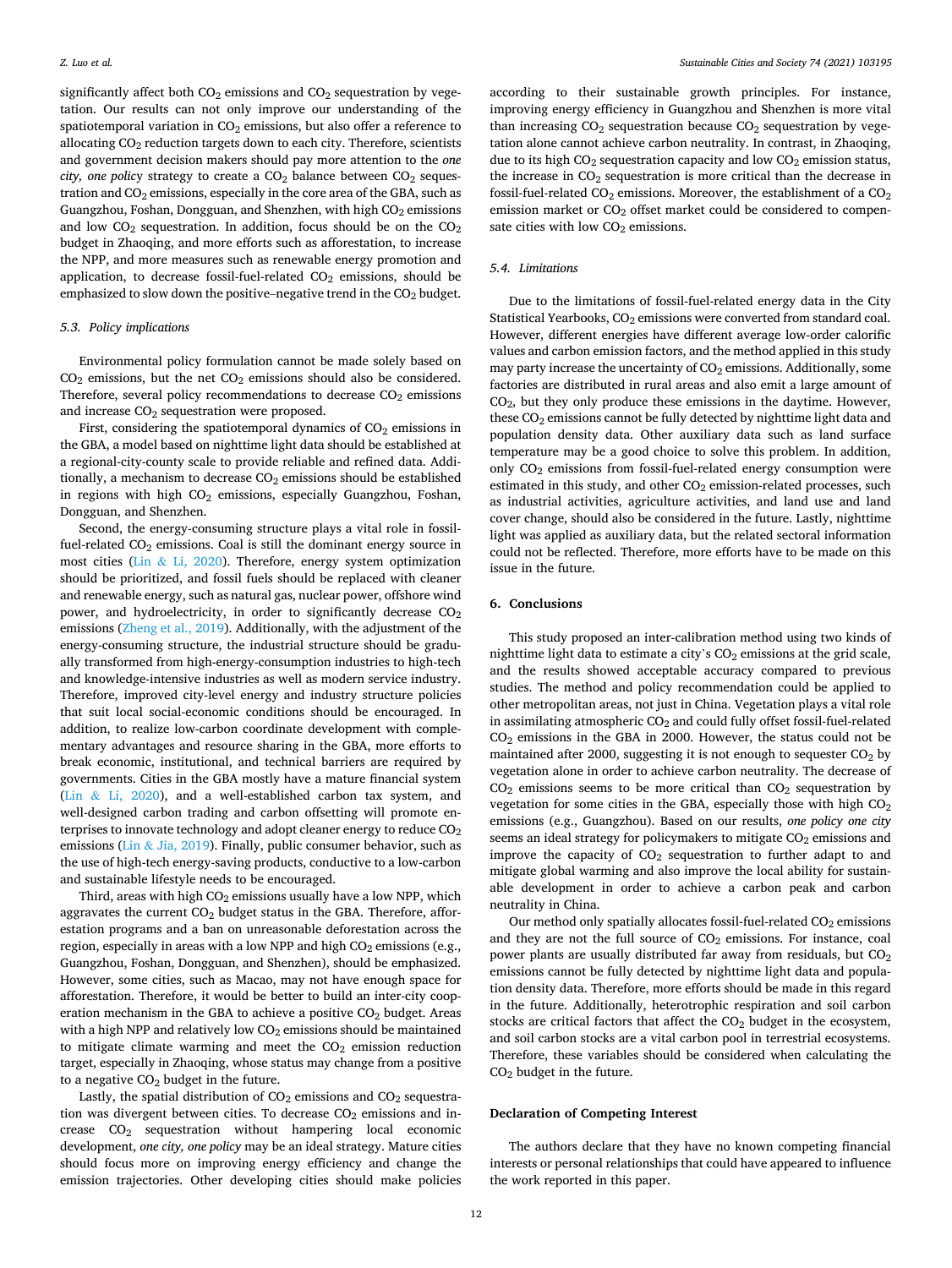#### <span id="page-12-0"></span>**Acknowledgments**

This work was supported by Science and Technology Program of Guangzhou, China (No.201904010288), the National Science Foundation of China (NO.42001214), and Central Fund Supporting Nonprofit Scientific Institutes for Basic Research and Development (No. PM-zx703- 201904-139).

#### **Supplementary materials**

Supplementary material associated with this article can be found, in the online version, at [doi:10.1016/j.scs.2021.103195.](https://doi.org/10.1016/j.scs.2021.103195)

#### **References**

- [Bennett, M. M., & Smith, L. C. \(2017\). Advances in using multitemporal night-time lights](http://refhub.elsevier.com/S2210-6707(21)00473-X/sbref0001)  [satellite imagery to detect, estimate, and monitor socioeconomic dynamics.](http://refhub.elsevier.com/S2210-6707(21)00473-X/sbref0001) Ren *[Sensing of Environment, 192](http://refhub.elsevier.com/S2210-6707(21)00473-X/sbref0001)*, 176–197.
- [Cai, B., et al. \(2018\). China high resolution emission database \(CHRED\) with point](http://refhub.elsevier.com/S2210-6707(21)00473-X/sbref0002)  [emission sources, gridded emission data, and supplementary socioeconomic data.](http://refhub.elsevier.com/S2210-6707(21)00473-X/sbref0002)  *[Resources, Conservation and Recycling, 129](http://refhub.elsevier.com/S2210-6707(21)00473-X/sbref0002)*, 232–239.
- [Cao, Z., Wu, Z., Kuang, Y., & Huang, N. \(2015\). Correction of DMSP/OLS Night-time](http://refhub.elsevier.com/S2210-6707(21)00473-X/sbref0003) [Light Images and Its Application in China.](http://refhub.elsevier.com/S2210-6707(21)00473-X/sbref0003) *Journal of Geo-information Science, 17*(9), [1092](http://refhub.elsevier.com/S2210-6707(21)00473-X/sbref0003)–1102.
- [Chen, J., Zhao, F., Zeng, N., & Oda, T. \(2020a\). Comparing a global high-resolution](http://refhub.elsevier.com/S2210-6707(21)00473-X/sbref0004)  downscaled fossil fuel CO<sub>2</sub> emission dataset to local inventory-based estimates over 14 global cities. *[Carbon Balance Manag, 15](http://refhub.elsevier.com/S2210-6707(21)00473-X/sbref0004)*(1), 9.
- [Chen, Y., et al. \(2020b\). Relationships of ozone formation sensitivity with precursors](http://refhub.elsevier.com/S2210-6707(21)00473-X/sbref0005) [emissions, meteorology and land use types, in Guangdong-Hong Kong-Macao](http://refhub.elsevier.com/S2210-6707(21)00473-X/sbref0005)  Greater Bay Area, China. *[Journal of Environmental Sciences, 94](http://refhub.elsevier.com/S2210-6707(21)00473-X/sbref0005)*, 1–13.
- [Chuai, X., & Feng, J. \(2019\). High resolution carbon emissions simulation and spatial](http://refhub.elsevier.com/S2210-6707(21)00473-X/sbref0006)  [heterogeneity analysis based on big data in Nanjing City.](http://refhub.elsevier.com/S2210-6707(21)00473-X/sbref0006) *China. Science of The Total [Environment, 686](http://refhub.elsevier.com/S2210-6707(21)00473-X/sbref0006)*, 828–837.
- [Coutts, A., Beringer, J., & Tapper, N. \(2010\). Changing Urban Climate and CO2](http://refhub.elsevier.com/S2210-6707(21)00473-X/sbref0007) [Emissions: Implications for the Development of Policies for Sustainable Cities.](http://refhub.elsevier.com/S2210-6707(21)00473-X/sbref0007) *Urban [Policy and Research, 28](http://refhub.elsevier.com/S2210-6707(21)00473-X/sbref0007)*(1), 27–47.
- Ghosh, T., et al. (2010). Creating a Global Grid of Distributed Fossil Fuel CO<sub>2</sub> Emissions [from Nighttime Satellite Imagery.](http://refhub.elsevier.com/S2210-6707(21)00473-X/sbref0008) *Energies, 3*(12), 1895–1913.
- [Gocic, M., & Trajkovic, S. \(2013\). Analysis of changes in meteorological variables using](http://refhub.elsevier.com/S2210-6707(21)00473-X/sbref0009)  Mann-Kendall and Sen'[s slope estimator statistical tests in Serbia.](http://refhub.elsevier.com/S2210-6707(21)00473-X/sbref0009) *Global and [Planetary Change, 100](http://refhub.elsevier.com/S2210-6707(21)00473-X/sbref0009)*, 172–182.
- [Gudipudi, R., et al. \(2019\). The efficient, the intensive, and the productive: Insights from](http://refhub.elsevier.com/S2210-6707(21)00473-X/sbref0010)  [urban Kaya scaling.](http://refhub.elsevier.com/S2210-6707(21)00473-X/sbref0010) *Applied Energy, 236*, 155–162.
- [Han, J., et al. \(2017\). A long-term analysis of urbanization process, landscape change,](http://refhub.elsevier.com/S2210-6707(21)00473-X/sbref0011)  [and carbon sources and sinks: A case study in China](http://refhub.elsevier.com/S2210-6707(21)00473-X/sbref0011)'s Yangtze River Delta region. *[Journal of Cleaner Production, 141](http://refhub.elsevier.com/S2210-6707(21)00473-X/sbref0011)*, 1040–1050.
- Han, P., et al. (2020a). Province-level fossil fuel CO<sub>2</sub> emission estimates for China based on seven inventories. *[Journal of Cleaner Production, 277](http://refhub.elsevier.com/S2210-6707(21)00473-X/sbref0012)*, Article 123377. [Han, P., et al. \(2020b\). Evaluating China](http://refhub.elsevier.com/S2210-6707(21)00473-X/sbref0013)'s fossil-fuel CO<sub>2</sub> emissions from a
- [comprehensive dataset of nine inventories.](http://refhub.elsevier.com/S2210-6707(21)00473-X/sbref0013) *Atmos. Chem. Phys., 20*(19), 11371–[11385.](http://refhub.elsevier.com/S2210-6707(21)00473-X/sbref0013)
- Haug, A. A., & Ucal, M. (2019). The role of trade and FDI for  $CO<sub>2</sub>$  emissions in Turkey: [Nonlinear relationships.](http://refhub.elsevier.com/S2210-6707(21)00473-X/sbref0014) *Energy Economics, 81*, 297–307.
- Hirano, Y., & Yoshida, Y. (2016). Assessing the effects of  $CO_2$  reduction strategies on heat islands in urban areas. *[Sustainable Cities and Society, 26](http://refhub.elsevier.com/S2210-6707(21)00473-X/sbref0015)*, 383–392.
- [Jeswani, R., Kulshrestha, A., Gupta, P. K., & Strivastac, S. K. \(2019\). Evaluation of the](http://refhub.elsevier.com/S2210-6707(21)00473-X/sbref0016) [consistency of DMSP-OLS and SNP-VIIRS night-time light datasets.](http://refhub.elsevier.com/S2210-6707(21)00473-X/sbref0016) *Journal of [Geomatics, 13](http://refhub.elsevier.com/S2210-6707(21)00473-X/sbref0016)*, 98–105.
- [Jiang, Y., Long, Y., Liu, Q., Dowaki, K., & Ihara, T. \(2020\). Carbon emission](http://refhub.elsevier.com/S2210-6707(21)00473-X/sbref0017) [quantification and decarbonization policy exploration for the household sector -](http://refhub.elsevier.com/S2210-6707(21)00473-X/sbref0017) [Evidence from 51 Japanese cities.](http://refhub.elsevier.com/S2210-6707(21)00473-X/sbref0017) *Energy Policy, 140*, Article 111438.
- [Jing, Q., Bai, H., Luo, W., Cai, B., & Xu, H. \(2018\). A top-bottom method for city-scale](http://refhub.elsevier.com/S2210-6707(21)00473-X/sbref0018)  energy-related CO<sub>2</sub> emissions estimation: A case study of 41 Chinese cities. *Journal of [Cleaner Production, 202](http://refhub.elsevier.com/S2210-6707(21)00473-X/sbref0018)*, 444–455.
- [Li, X., Elvidge, C. D., Zhou, Y., Cao, C., & Warner, T. A. \(2017\). Remote sensing of night](http://refhub.elsevier.com/S2210-6707(21)00473-X/sbref0019)time light. *[International Journal of Remote Sensing, 38](http://refhub.elsevier.com/S2210-6707(21)00473-X/sbref0019)*(21), 5855–5859.
- [Lin, B., & Jia, Z. \(2019\). How does tax system on energy industries affect energy demand,](http://refhub.elsevier.com/S2210-6707(21)00473-X/sbref0020)  [CO2 emissions, and economy in China?](http://refhub.elsevier.com/S2210-6707(21)00473-X/sbref0020) *Energy Economics, 84*, Article 104496.
- [Lin, B., & Li, Z. \(2020\). Spatial analysis of mainland cities](http://refhub.elsevier.com/S2210-6707(21)00473-X/sbref0021)' carbon emissions of and [around Guangdong-Hong Kong-Macao Greater Bay area.](http://refhub.elsevier.com/S2210-6707(21)00473-X/sbref0021) *Sustainable Cities and Society, 61*[, Article 102299.](http://refhub.elsevier.com/S2210-6707(21)00473-X/sbref0021)
- [Liu, X., et al. \(2018\). Estimating spatiotemporal variations of city-level energy-related](http://refhub.elsevier.com/S2210-6707(21)00473-X/sbref0022)  CO<sub>2</sub> emissions: An improved disaggregating model based on vegetation adjusted nighttime light data. *[Journal of Cleaner Production, 177](http://refhub.elsevier.com/S2210-6707(21)00473-X/sbref0022)*, 101–114.
- [Liu, Z., Wang, F., Tang, Z., & Tang, J. \(2020\). Predictions and driving factors of](http://refhub.elsevier.com/S2210-6707(21)00473-X/sbref0023) [production-based CO2 emissions in Beijing.](http://refhub.elsevier.com/S2210-6707(21)00473-X/sbref0023) *China. Sustainable Cities and Society, 53*, [Article 101909](http://refhub.elsevier.com/S2210-6707(21)00473-X/sbref0023).
- [Luo, Z., et al. \(2018a\). Direct Impacts of Climate Change and Indirect Impacts of Non-](http://refhub.elsevier.com/S2210-6707(21)00473-X/sbref0024)[Climate Change on Land Surface Phenology Variation across Northern China.](http://refhub.elsevier.com/S2210-6707(21)00473-X/sbref0024) *ISPRS [International Journal of Geo-Information, 7](http://refhub.elsevier.com/S2210-6707(21)00473-X/sbref0024)*(11), 451.
- [Luo, Z., et al. \(2018b\). Variation of Net Primary Production and Its Correlation with](http://refhub.elsevier.com/S2210-6707(21)00473-X/sbref0025)  [Climate Change and Anthropogenic Activities over the Tibetan Plateau.](http://refhub.elsevier.com/S2210-6707(21)00473-X/sbref0025) *Remote [Sensing, 10](http://refhub.elsevier.com/S2210-6707(21)00473-X/sbref0025)*(9), 1352.
- [Luo, Z., & Yu, S. \(2017\). Spatiotemporal Variability of Land Surface Phenology in China](http://refhub.elsevier.com/S2210-6707(21)00473-X/sbref0026)  from 2001–2014. In *[Remote Sensing, 9](http://refhub.elsevier.com/S2210-6707(21)00473-X/sbref0026)* p. 65).
- [Lv, Q., Liu, H., Wang, J., Liu, H., & Shang, Y. \(2020\). Multiscale analysis on](http://refhub.elsevier.com/S2210-6707(21)00473-X/sbref0027) spatiotemporal dynamics of energy consumption CO<sub>2</sub> emissions in China: Utilizing [the integrated of DMSP-OLS and NPP-VIIRS nighttime light datasets.](http://refhub.elsevier.com/S2210-6707(21)00473-X/sbref0027) *Science of The [Total Environment, 703](http://refhub.elsevier.com/S2210-6707(21)00473-X/sbref0027)*, Article 134394.
- [Ma, J., Guo, J., Ahmad, S., Li, Z., & Hong, J. \(2020\). Constructing a New Inter-Calibration](http://refhub.elsevier.com/S2210-6707(21)00473-X/sbref0028)  [Method for DMSP-OLS and NPP-VIIRS Nighttime Light.](http://refhub.elsevier.com/S2210-6707(21)00473-X/sbref0028) *Remote Sensing, 12*(6), 937.
- Meng, L., Graus, W., Worrell, E., & Huang, B. (2014). Estimating CO<sub>2</sub> (carbon dioxide) [emissions at urban scales by DMSP/OLS \(Defense Meteorological Satellite Program](http://refhub.elsevier.com/S2210-6707(21)00473-X/sbref0029)'s [Operational Linescan System\) nighttime light imagery: Methodological challenges](http://refhub.elsevier.com/S2210-6707(21)00473-X/sbref0029)  [and a case study for China. In](http://refhub.elsevier.com/S2210-6707(21)00473-X/sbref0029) *Energy, 71* pp. 468–478).
- [Meng, X., Han, J., & Huang, C. \(2017\). An Improved Vegetation Adjusted Nighttime](http://refhub.elsevier.com/S2210-6707(21)00473-X/sbref0030) [Light Urban Index and Its Application in Quantifying Spatiotemporal Dynamics of](http://refhub.elsevier.com/S2210-6707(21)00473-X/sbref0030)  [Carbon Emissions in China.](http://refhub.elsevier.com/S2210-6707(21)00473-X/sbref0030) *Remote Sensing, 9*(8), 829.
- [Oda, T., et al. \(2019\). Errors and uncertainties in a gridded carbon dioxide emissions](http://refhub.elsevier.com/S2210-6707(21)00473-X/sbref0031) inventory. *[Mitigation and Adaptation Strategies for Global Change, 24](http://refhub.elsevier.com/S2210-6707(21)00473-X/sbref0031)*(6), 1007–1050.
- [Oda, T., Maksyutov, S., & Andres, R. J. \(2018\). The Open-source Data Inventory for](http://refhub.elsevier.com/S2210-6707(21)00473-X/sbref0032) Anthropogenic  $CO<sub>2</sub>$ , version 2016 (ODIAC2016): a global monthly fossil fuel  $CO<sub>2</sub>$ [gridded emissions data product for tracer transport simulations and surface flux](http://refhub.elsevier.com/S2210-6707(21)00473-X/sbref0032)  inversions. *[Earth Syst. Sci. Data, 10](http://refhub.elsevier.com/S2210-6707(21)00473-X/sbref0032)*(1), 87–107.
- [Ou, J., Liu, X., Li, X., Li, M., & Li, W. \(2015\). Evaluation of NPP-VIIRS Nighttime Light](http://refhub.elsevier.com/S2210-6707(21)00473-X/sbref0033) Data for Mapping Global Fossil Fuel Combustion CO<sub>2</sub> Emissions: A Comparison with [DMSP-OLS Nighttime Light Data.](http://refhub.elsevier.com/S2210-6707(21)00473-X/sbref0033) *PLOS ONE, 10*(9), Article e0138310.
- [Ribeiro, H. V., Rybski, D., & Kropp, J. P. \(2019\). Effects of changing population or](http://refhub.elsevier.com/S2210-6707(21)00473-X/sbref0034)  [density on urban carbon dioxide emissions.](http://refhub.elsevier.com/S2210-6707(21)00473-X/sbref0034) *Nature Communications, 10*(1), 3204.
- Shan, Y., et al. (2017). Methodology and applications of city level  $CO<sub>2</sub>$  emission accounts in China. *[Journal of Cleaner Production, 161](http://refhub.elsevier.com/S2210-6707(21)00473-X/sbref0035)*, 1215–1225.
- [Shao, L., et al. \(2018\). Carbon emission imbalances and the structural paths of Chinese](http://refhub.elsevier.com/S2210-6707(21)00473-X/sbref0036)  regions. *[Applied Energy, 215](http://refhub.elsevier.com/S2210-6707(21)00473-X/sbref0036)*, 396–404.
- Shi, K., et al. (2016). Modeling spatiotemporal  $CO<sub>2</sub>$  (carbon dioxide) emission dynamics [in China from DMSP-OLS nighttime stable light data using panel data analysis.](http://refhub.elsevier.com/S2210-6707(21)00473-X/sbref0037)  *[Applied Energy, 168](http://refhub.elsevier.com/S2210-6707(21)00473-X/sbref0037)*, 523–533.
- [Shi, K., et al. \(2014\). Evaluating the Ability of NPP-VIIRS Nighttime Light Data to](http://refhub.elsevier.com/S2210-6707(21)00473-X/sbref0038) [Estimate the Gross Domestic Product and the Electric Power Consumption of China](http://refhub.elsevier.com/S2210-6707(21)00473-X/sbref0038)  [at Multiple Scales: A Comparison with DMSP-OLS Data.](http://refhub.elsevier.com/S2210-6707(21)00473-X/sbref0038) *Remote Sensing, 6*(2), [1705](http://refhub.elsevier.com/S2210-6707(21)00473-X/sbref0038)–1724.
- Su, Y., et al. (2014). China׳[s 19-year city-level carbon emissions of energy consumptions,](http://refhub.elsevier.com/S2210-6707(21)00473-X/sbref0039)  [driving forces and regionalized mitigation guidelines.](http://refhub.elsevier.com/S2210-6707(21)00473-X/sbref0039) *Renewable and Sustainable [Energy Reviews, 35](http://refhub.elsevier.com/S2210-6707(21)00473-X/sbref0039)*, 231–243.
- [Tu, H., & Liu, C. \(2014\). Calculation of CO2 emission of standard coal.](http://refhub.elsevier.com/S2210-6707(21)00473-X/sbref0040) *Coal Quality [Technology, 2](http://refhub.elsevier.com/S2210-6707(21)00473-X/sbref0040)*, 57–60.
- [Wang, H., Zhang, R., Liu, M., & Bi, J. \(2012\). The carbon emissions of Chinese cities.](http://refhub.elsevier.com/S2210-6707(21)00473-X/sbref0041) *[Atmos. Chem. Phys., 12](http://refhub.elsevier.com/S2210-6707(21)00473-X/sbref0041)*(14), 6197–6206.
- [Wang, J., et al. \(2014\). High Resolution Carbon Dioxide Emission Gridded Data for China](http://refhub.elsevier.com/S2210-6707(21)00473-X/sbref0042)  [Derived from Point Sources.](http://refhub.elsevier.com/S2210-6707(21)00473-X/sbref0042) *Environmental Science & Technology, 48*(12), 7085–7093.
- Wang, M., & Cai, B. (2017). A two-level comparison of  $CO<sub>2</sub>$  emission data in China: [Evidence from three gridded data sources.](http://refhub.elsevier.com/S2210-6707(21)00473-X/sbref0043) *Journal of Cleaner Production, 148*, 194–[201](http://refhub.elsevier.com/S2210-6707(21)00473-X/sbref0043).
- [Wang, R., et al. \(2013\). High-resolution mapping of combustion processes and](http://refhub.elsevier.com/S2210-6707(21)00473-X/sbref0044) implications for CO<sub>2</sub> emissions. Atmos. Chem. Phys., 13(10), 5189-5203.
- Wang, S., & Liu, X. (2017). China's city-level energy-related CO<sub>2</sub> emissions: [Spatiotemporal patterns and driving forces.](http://refhub.elsevier.com/S2210-6707(21)00473-X/sbref0045) *Applied Energy, 200*, 204–214.
- [Wang, S., Shi, C., Fang, C., & Feng, K. \(2019\). Examining the spatial variations of](http://refhub.elsevier.com/S2210-6707(21)00473-X/sbref0046) determinants of energy-related  $CO<sub>2</sub>$  emissions in China at the city level using [Geographically Weighted Regression Model.](http://refhub.elsevier.com/S2210-6707(21)00473-X/sbref0046) *Applied Energy, 235*, 95–105.
- [Wang, S., Zeng, J., Huang, Y., Shi, C., & Zhan, P. \(2018\). The effects of urbanization on](http://refhub.elsevier.com/S2210-6707(21)00473-X/sbref0047)   $\mathrm{CO}_2$  emissions in the Pearl River Delta: A comprehensive assessment and panel data analysis. *[Applied Energy, 228](http://refhub.elsevier.com/S2210-6707(21)00473-X/sbref0047)*, 1693–1706.
- [Wu, D., Lin, J. C., Oda, T., & Kort, E. A. \(2020\). Space-based quantification of per capita](http://refhub.elsevier.com/S2210-6707(21)00473-X/sbref0048)  CO2 emissions from cities. *[Environmental Research Letters, 15](http://refhub.elsevier.com/S2210-6707(21)00473-X/sbref0048)*(3), Article 035004.
- [Wu, K., & Wang, X. \(2019\). Aligning Pixel Values of DMSP and VIIRS Nighttime Light](http://refhub.elsevier.com/S2210-6707(21)00473-X/sbref0049)  [Images to Evaluate Urban Dynamics.](http://refhub.elsevier.com/S2210-6707(21)00473-X/sbref0049) *Remote Sensing, 11*(12), 1463.
- [Yang, L., & Li, Y. \(2013\). Low-carbon City in China.](http://refhub.elsevier.com/S2210-6707(21)00473-X/sbref0050) *Sustainable Cities and Society, 9*, 62–[66](http://refhub.elsevier.com/S2210-6707(21)00473-X/sbref0050).
- [Zhang, Q., Schaaf, C. B., & Seto, K. C. \(2013\). The Vegetation Adjusted NTL Urban Index:](http://refhub.elsevier.com/S2210-6707(21)00473-X/sbref0051)  [A new approach to reduce saturation and increase variation in nighttime luminosity.](http://refhub.elsevier.com/S2210-6707(21)00473-X/sbref0051)  *[Remote Sensing of Environment, 129](http://refhub.elsevier.com/S2210-6707(21)00473-X/sbref0051)*, 32–41.
- [Zhao, J., Chen, Y., Ji, G., & Wang, Z. \(2018\). Residential carbon dioxide emissions at the](http://refhub.elsevier.com/S2210-6707(21)00473-X/sbref0052)  [urban scale for county-level cities in China: A comparative study of nighttime light](http://refhub.elsevier.com/S2210-6707(21)00473-X/sbref0052)  data. *[Journal of Cleaner Production, 180](http://refhub.elsevier.com/S2210-6707(21)00473-X/sbref0052)*, 198–209.
- Zhao, J., et al. (2019a). Spatio-temporal dynamics of urban residential CO<sub>2</sub> emissions [and their driving forces in China using the integrated two nighttime light datasets.](http://refhub.elsevier.com/S2210-6707(21)00473-X/sbref0053) *[Applied Energy, 235](http://refhub.elsevier.com/S2210-6707(21)00473-X/sbref0053)*, 612–624.
- [Zhao, M., et al. \(2019b\). Applications of Satellite Remote Sensing of Nighttime Light](http://refhub.elsevier.com/S2210-6707(21)00473-X/sbref0054)  [Observations: Advances, Challenges, and Perspectives.](http://refhub.elsevier.com/S2210-6707(21)00473-X/sbref0054) *Remote Sensing, 11*(17), 1971.
- [Zheng, H., et al. \(2019\). Mapping Carbon and Water Networks in the North China Urban](http://refhub.elsevier.com/S2210-6707(21)00473-X/sbref0055)  [Agglomeration.](http://refhub.elsevier.com/S2210-6707(21)00473-X/sbref0055) *One Earth, 1*(1), 126–137.